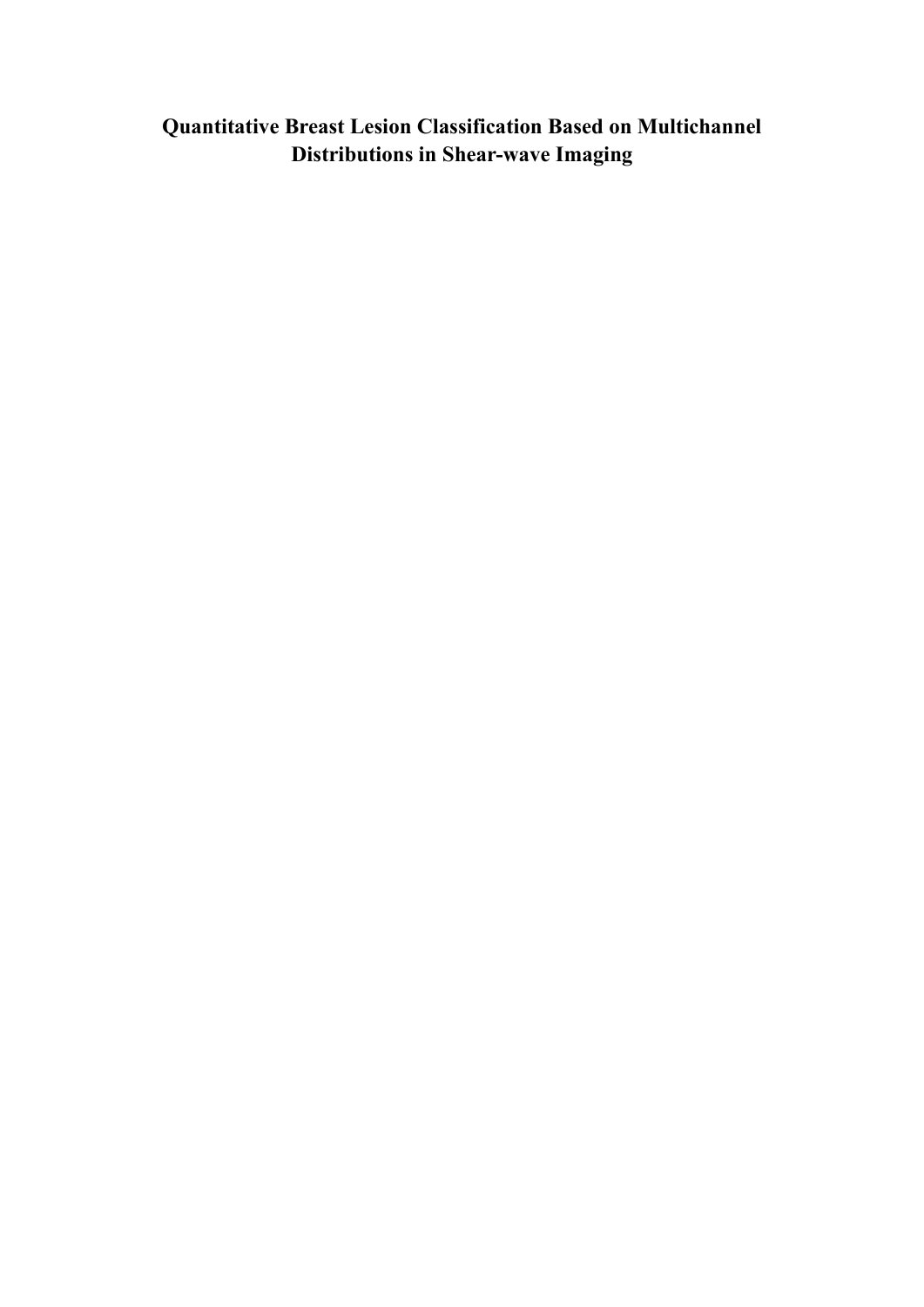### **Abstract**

**Background and Objectives:** A computer-aided diagnosis (CAD) system based on the quantified color distributions in shear-wave elastography (SWE) was developed to evaluate the malignancies of breast tumors.

**Methods:** For 57 benign and 31 malignant tumors, 18 SWE features were extracted from regions of interest (ROI), including the tumor and peritumoral areas. In the ROI, a histogram in each color channel was described using moments such as the mean, variance, skewness, and kurtosis. Moreover, three color channels were combined as a vector to evaluate tissue elasticity. The SWE features were then combined in a logistic regression classifier for breast tumor classification.

**Results:** The performance of the CAD system achieved an accuracy of 81%. Combining the CAD system with a BI-RADS assessment obtained an Az improvement from 0.77 to 0.89 (*p*-value  $< 0.05$ ).

**Conclusions:** The combination of the proposed CAD system based on SWE features and the BI-RADS assessment would provide a promising diagnostic suggestion.

**Keywords:** Breast cancer, shear-wave elastography, computer-aided diagnosis, histogram moment, vector quantification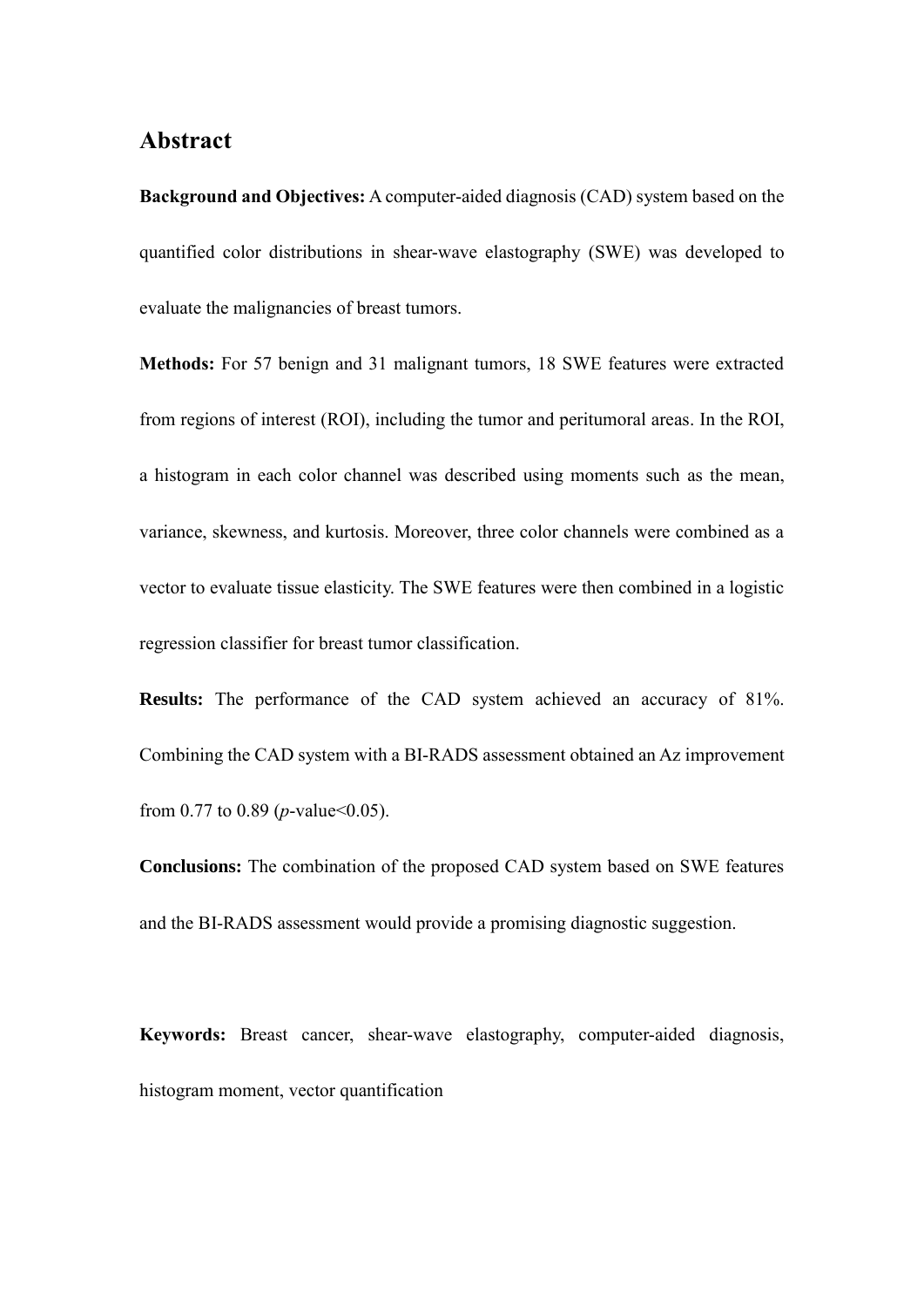### **1. Introduction**

Breast lesion characteristics identified with B-mode ultrasound (US) are interpreted to distinguish between benign and malignant lesions in a clinical examination [\[1\]](#page-17-0). The description criteria and categories are defined in the Breast Imaging Reporting and Data System (BI-RADS) lexicon, which was developed by the American College of Radiology [\[2\]](#page-17-1). These descriptors, which are quantified in various computer-aided diagnosis (CAD) systems [\[3-10\]](#page-17-2) to evaluate tumor malignancy, can be classified as morphology and texture characteristics. Recently, elasticity assessment was added as an associated feature of breast US in the fifth edition of BI-RADS [\[2\]](#page-17-1). Breast cancers such as scirrhous carcinoma and invasive cancers tend to be stiffer than many benign tumors [\[11,](#page-18-0) [12\]](#page-18-1). On clinical examination, elastography as an imaging modality provides additional elasticity information by a cine loop or a single image [\[13,](#page-19-0) [14\]](#page-19-1). Tissue elasticity information can be estimated based on the tissue displacements under a manual or automatic force [\[15\]](#page-19-2). According to the elasticity modulus, tissue elasticity is mapped to pixel values in the color elastographic images for display.

Shear-wave elastography (SWE) is an emerging technique that automatically emits the radiation force to estimate elasticity with less operator dependence than conventional elastography, which is based on manual compression [\[15\]](#page-19-2). Additionally,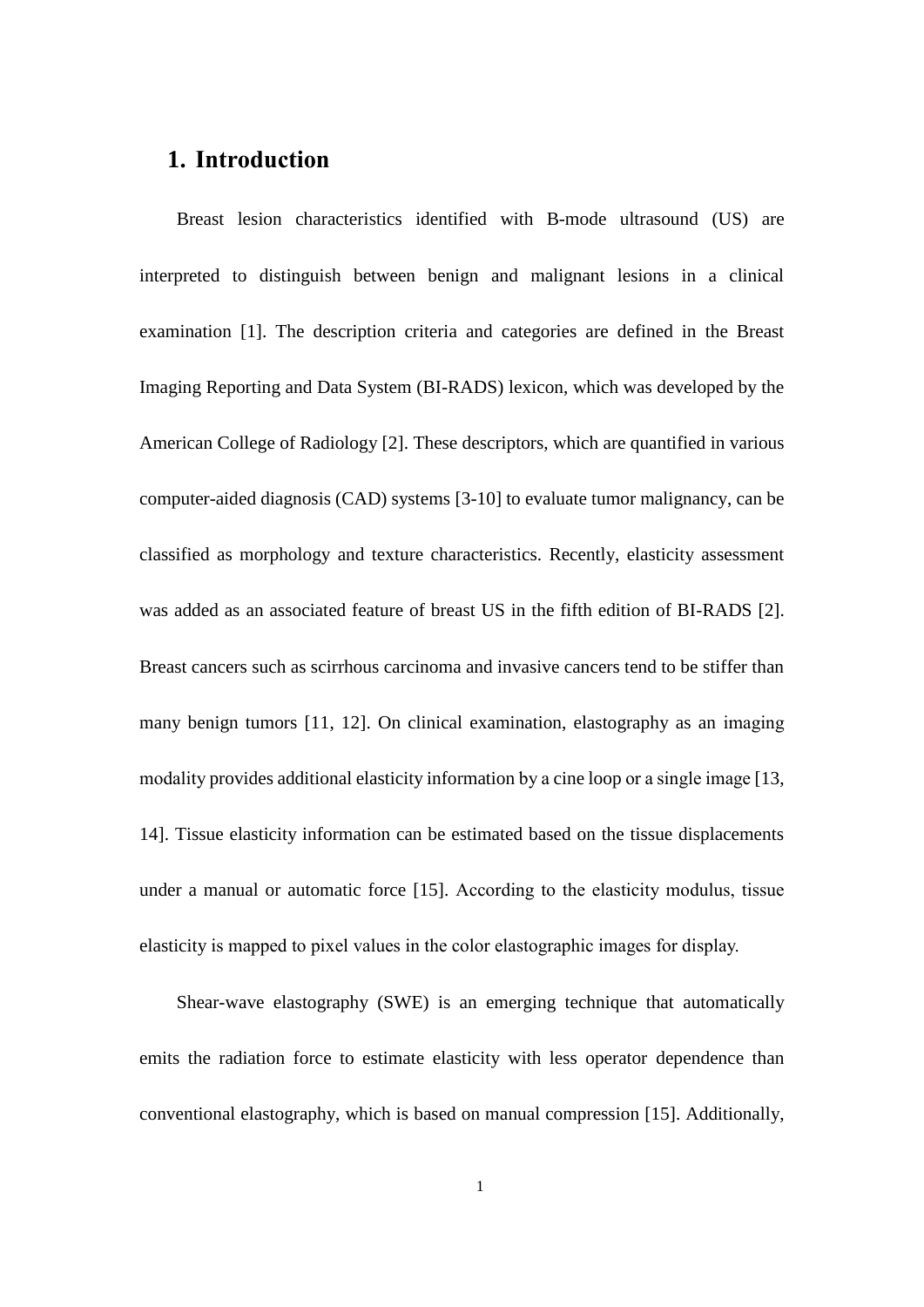an observer can evaluate tissue stiffness via only one SWE image rather than a complete image cine loop as in conventional elastography. The SWE image provides tissue elasticity as the velocity of shear waves propagating in tissue and displays the corresponding kilopascals (kPas) on a color map. Using the elasticity information in the map, radiologists can re-evaluate the malignancies of tumors to reduce unnecessary biopsies [\[16-18\]](#page-19-3). However, the qualitative assessment of SWE images through visual observation is user dependent. To provide an objective evaluation, a quantitative analysis for interpreting elastography images would be helpful. Additionally, manually calculating the kPa value of each pixel is time consuming because the number of pixels in a region of interest (ROI) is usually greater than ten thousand (ex:  $100\times100$ ). In this study, an automated method was proposed to analyze the color patterns in SWE images using individual colors or a combination of color channels. The quantified elasticity information was then used in a CAD system for breast tumor classification. Finally, the performance of a combined CAD system and BI-RADS assessment was evaluated. Using the quantified elasticity features, tumor malignancy could be better evaluated in a more efficient way for clinical use.

## **2. Materials and Methods**

### **2.1 Patients and data acquisition**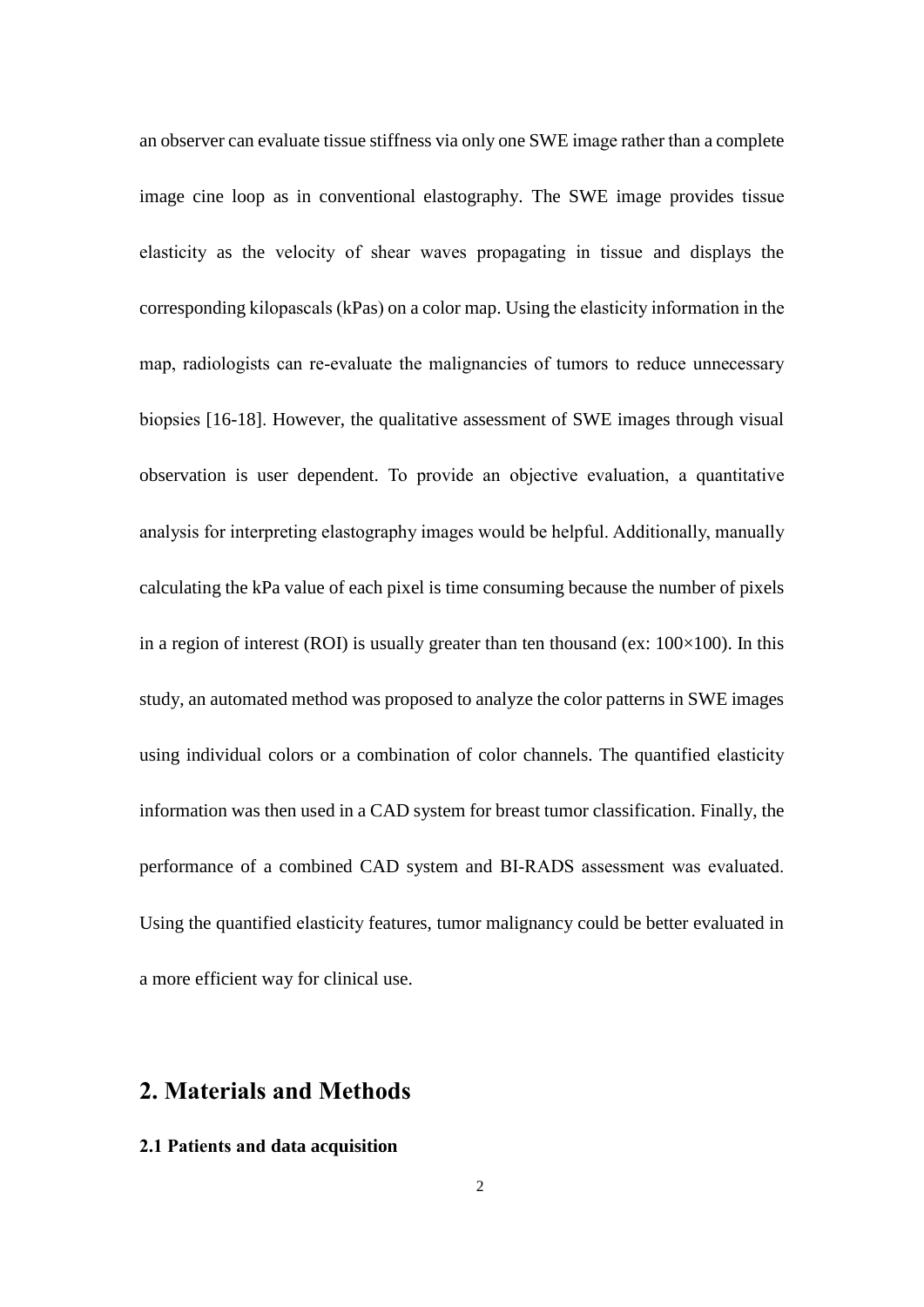Our institution review board approved this study, and informed consent was obtained from all patients. From November 2012 to December 2013, 81 patients **had undergone** elastography examinations. Three of them had two tumors, and two had three tumors. By core needle biopsy or fine-needle aspiration cytology, the 88 biopsyproven cases were classified into 57 benign and 31 malignant tumors. Patients with benign tumors ranged in age from 26 to 77 years (mean=50±11). The pathology types were 25 fibrocystic changes, 22 fibroadenomas, and 10 papillomas. The measured sizes were 1.42 $\pm$ 1.20 cm. For malignant tumors, patients ranged in age from 30 to 76 years (mean=54 $\pm$ 13). They exhibited 27 invasive ductal carcinomas (IDC), 1 invasive lobular carcinoma (ILC), and 3 ductal carcinoma in situ (DCIS), with measured sizes of 1.51±0.76 cm. Radiologists who were blinded to the pathology report classified the tumors into BI-RADS assessment categories by B-mode findings. There were 2 (2%) tumors in BI-RADS 2 (benign), 17 (19%) in BI-RADS 3 (probably benign), 52 (59%) in BI-RADS 4 (suspicious abnormality), and 17 (19%) in BI-RADS 5 (highly suggestive of malignancy).

Both B-mode and elastography images were acquired using the Aixplorer ultrasound system (SuperSonic Image, Les Jardins de la Duranne, Aix en Provence, France) with a 5-14 MHz linear broadband transducer (SL15-4). During acquisition, the B-mode image was displayed first to show the anatomical information surrounding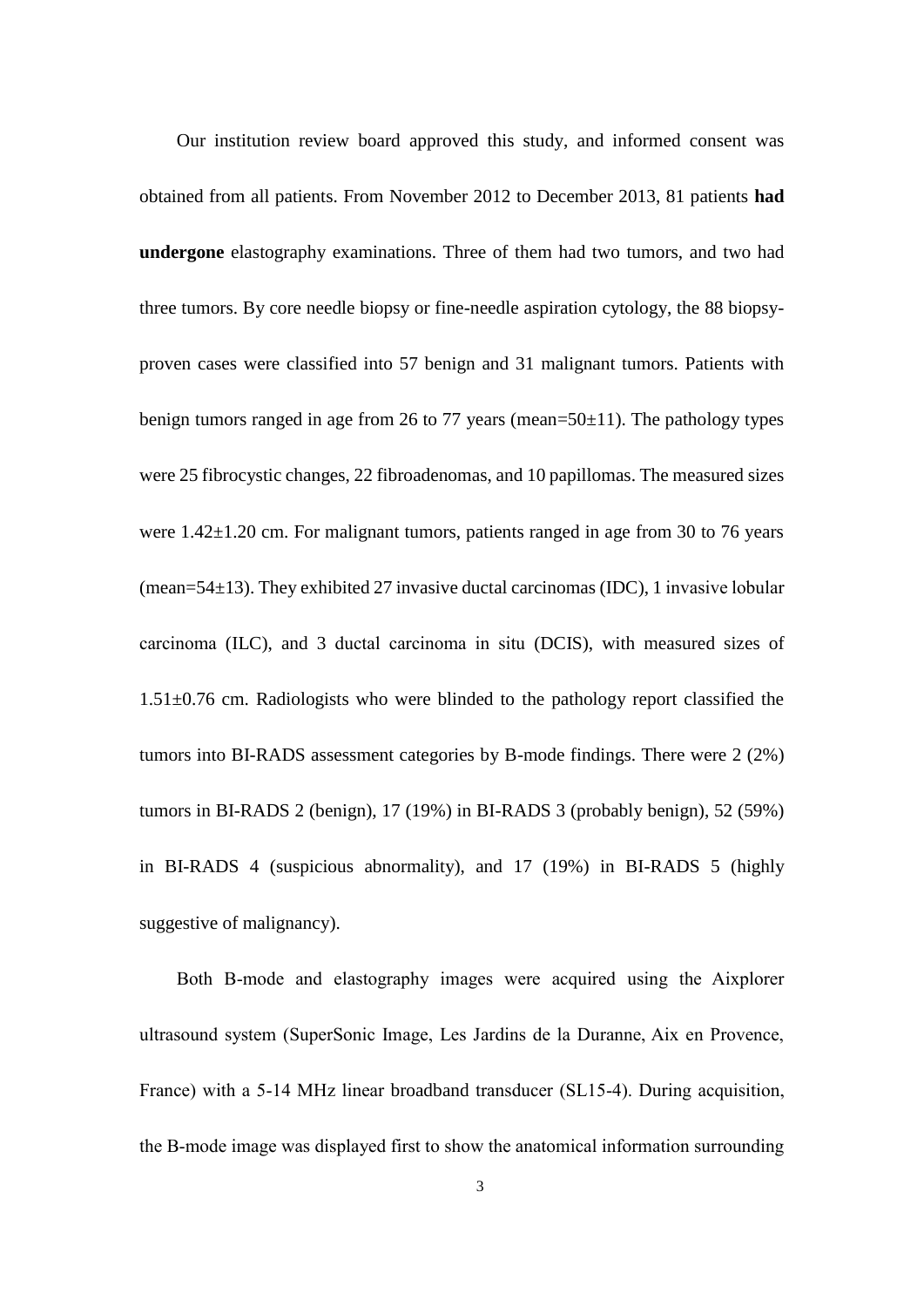the target tumor. A ROI was centered on the target tumor and included tissues around the peritumoral areas to generate an SWE image. The elasticity information is described using Young's modulus, defined as  $E = \sigma / \varepsilon$  where  $\varepsilon$  is the deformation of the tissue under the applied compression  $\sigma$ . For all cases, the default maximum kPa was 180 (7.7) m/sec) in the color display, which **is** mapped from the value of the elasticity modulus.

### **2.2 SWE features**

The acquired SWE images were color maps that conveyed elasticity information about the tissues. In this study, we proposed extracting a series of quantitative SWE features from the color maps to evaluate tumor elasticity automatically. SWE features included histogram distributions in individual and multiple color channels of the color map. Spatial correlation was also considered to generate more accurate elasticity features.

#### *2.2.1 Single-channel features*

Fig. 1 (a) and (b) show shear-wave elastographic images for benign and malignant breast tumors. The elasticities of various tissues are shown in different colors. Tissues inside or around the benign tumor in Fig. 1 (a) are soft and are shown in colors in the blue range. By separating the colors in the image into red (R), green (G), and blue (B)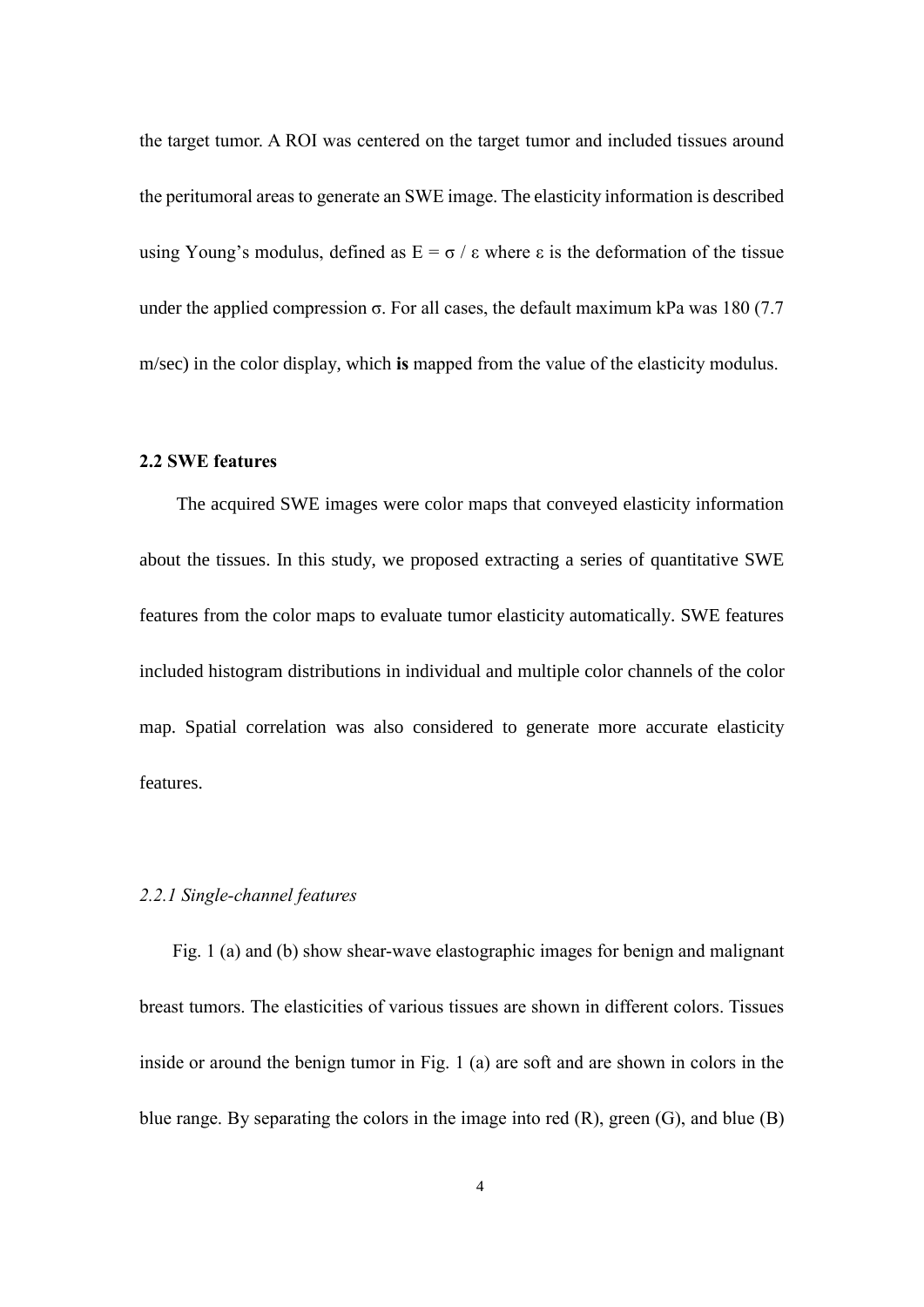channels, the value distributions of different channels are distinct. As shown in the histograms in Fig. 1 (a), the R and G histograms are left-biased, and the B histogram is center-weighted. In contrast, tissues around the malignant tumor in Fig. 1 (b) are shown in various colors, with more well-distributed histograms in the R, G, and B channels. Consequently, we can compare the differences between histograms to reveal the color composition, which is the key characteristic to distinguish between benign and malignant tumors in elastography.

By regarding the color distribution in an SWE image as a probability distribution, the color image histogram can be characterized by its moments [\[19\]](#page-20-0). Moments [\[20,](#page-20-1) [21\]](#page-20-2) are specific quantitative measures of the shape. In the experiment, the 24-bit depth color was decomposed into 8-bit R, G, and B channels. The first-, second-, third-, and fourthorder central moments of the histograms in each channel were calculated to indicate the histogram shape (i.e., mean, variance, skewness, and kurtosis).

$$
\text{Mean}_c = \frac{1}{N} \sum_{i=1}^{N} P_{ci} \tag{1}
$$

$$
\text{Variance}_c = \frac{1}{N} \sum_{i=1}^{N} (P_{ci} - Mean_c)^2 \tag{2}
$$

Skewness<sub>c</sub> = 
$$
\frac{1}{N} \sum_{i=1}^{N} (P_{ci} - Mean_c)^3
$$
 (3)

Kurtosis<sub>c</sub> = 
$$
\frac{1}{N} \sum_{i=1}^{N} (P_{ci} - Mean_c)^4
$$
 (4)

where *c* is the color channel of R, G or B.  $P_i$  is the pixel value. Mean is the center location of a distribution calculated by adding up all pixel values and dividing the sum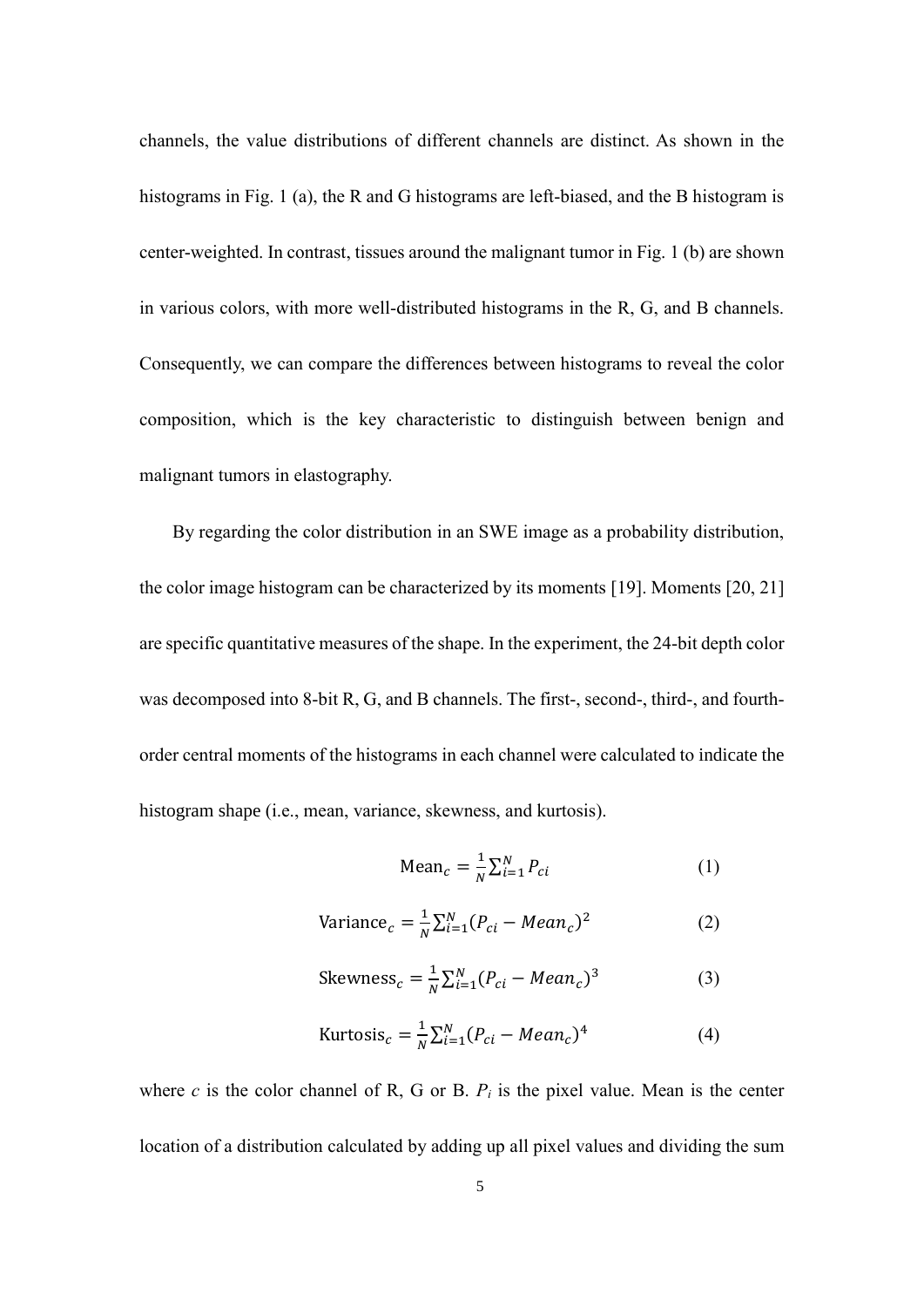by the number of pixels. Variance is a measure of spread about the mean. Skewness indicates whether the histogram is a symmetric distribution or skewed to one side (left or right side). Kurtosis is a single-peaked histogram with heavy weight in the tails relative to the normal distribution.

A total of 12 single-channel features, including four moments of each of three channels, were calculated: *Rmean, Gmean, Bmean, Rvar, Gvar, Bvar, Rskew, Gskew, Bskew, Rkur, Gkur,* and *Bkur*.

#### *2.2.2 Multi-channel features*

The elasticity levels are shown in different colors in an SWE image. From soft to hard, the colors are continuously encoded from blue to red. The middle color transitions include blue to green, green to yellow, and yellow to red. To emphasize the existence of hard tissues, such as those indicated by yellow and red, vector quantization [\[22,](#page-20-3) [23\]](#page-20-4) was used to reduce the continuous color levels into these four relevant colors for elasticity presentation. The R, G, and B channels of a pixel were joined as a color vector. Based on the vector distances between a color and the four main colors, the image pixels were classified into four clusters. Euclidean distance was used as the similarity metric in the quantization using the following formula:

$$
ED_{PMi} = \sqrt{(P_R - M_{iR})^2 + (P_G - M_{iG})^2 + (P_B - M_{iB})^2}
$$
 (5)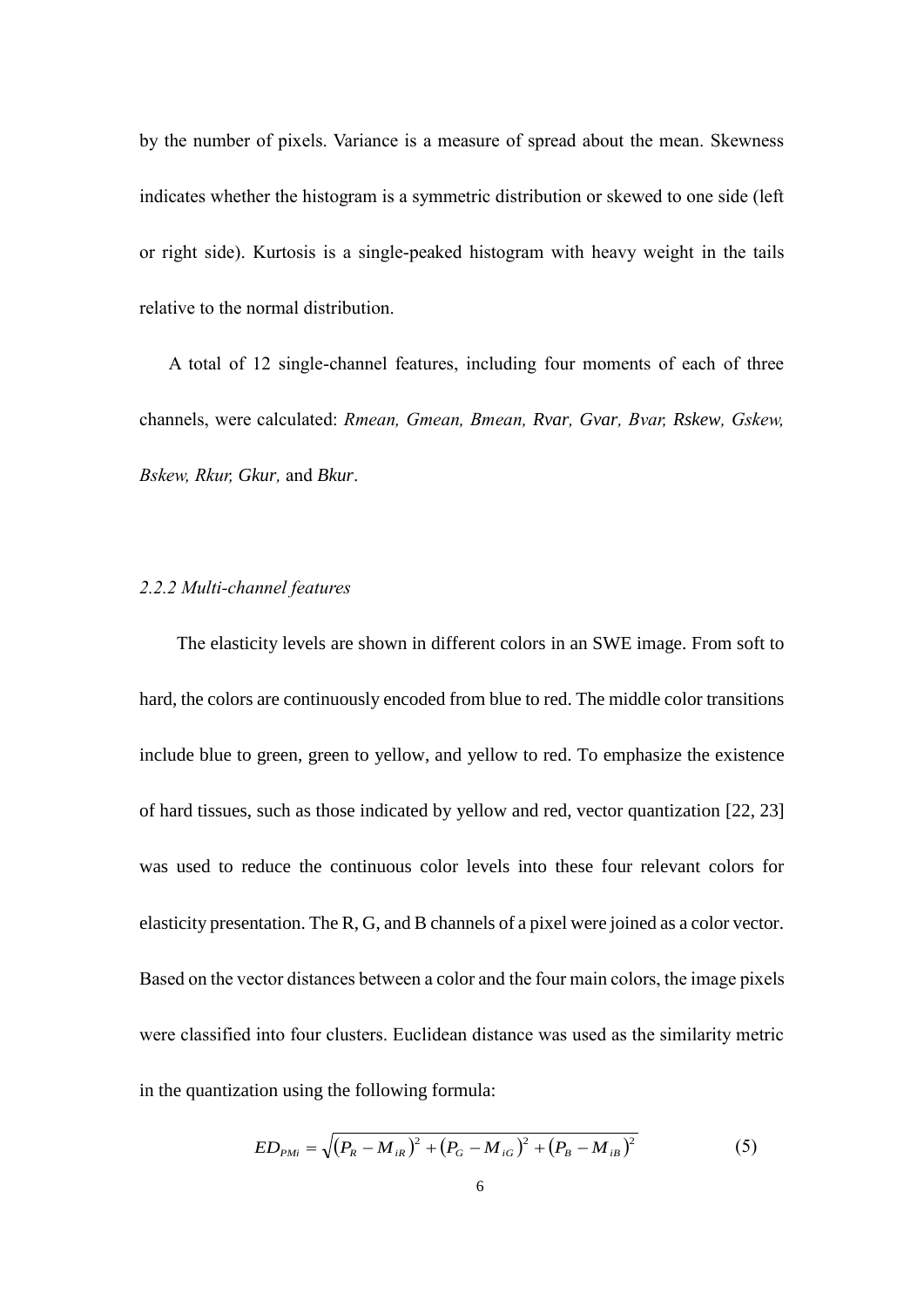where *EDPMi* is the vector difference between a pixel color *P* and one of the main colors  $M_i$ ={blue, green, yellow, red} in the R, G, and B channels. Each pixel is reassigned a new color according to the nearest color. Fig. 2 shows the quantized color maps of Fig. 1. The numbers of the four-color clusters were divided by the total number of pixels to estimate their ratios in an image: *Bdensity, Gdensity, Ydensity,* and *Rdensity*. A weighted *ColorAvg* was also calculated by taking the original kPa value into consideration. The definition is:

$$
ColorAvg = B_{Num} \times 36 + G_{Num} \times 72 + Y_{Num} \times 108 + R_{Num} \times 144 / B_{Num} + G_{Num} + Y_{Num} + R_{Num}
$$
\n
$$
(6)
$$

where *Num* is the number of each color after vector quantization.

In addition to the color information, spatial correlation was observed to have an influence on elasticity estimation. In some cases, the areas close to the skin were displayed in stiffness colors relative to the peritumoral areas, as shown in Fig. 3 (a).

This phenomenon can be regarded as noise because the areas were far from the target tumor. Spatial correlation was thus combined with the kPa-weighted color information to correct for the possible influence automatically. As shown in Fig. 3 (b), the spatial weights from the ROI middle to the border are defined as an intensity decreasing function. This feature is defined as following: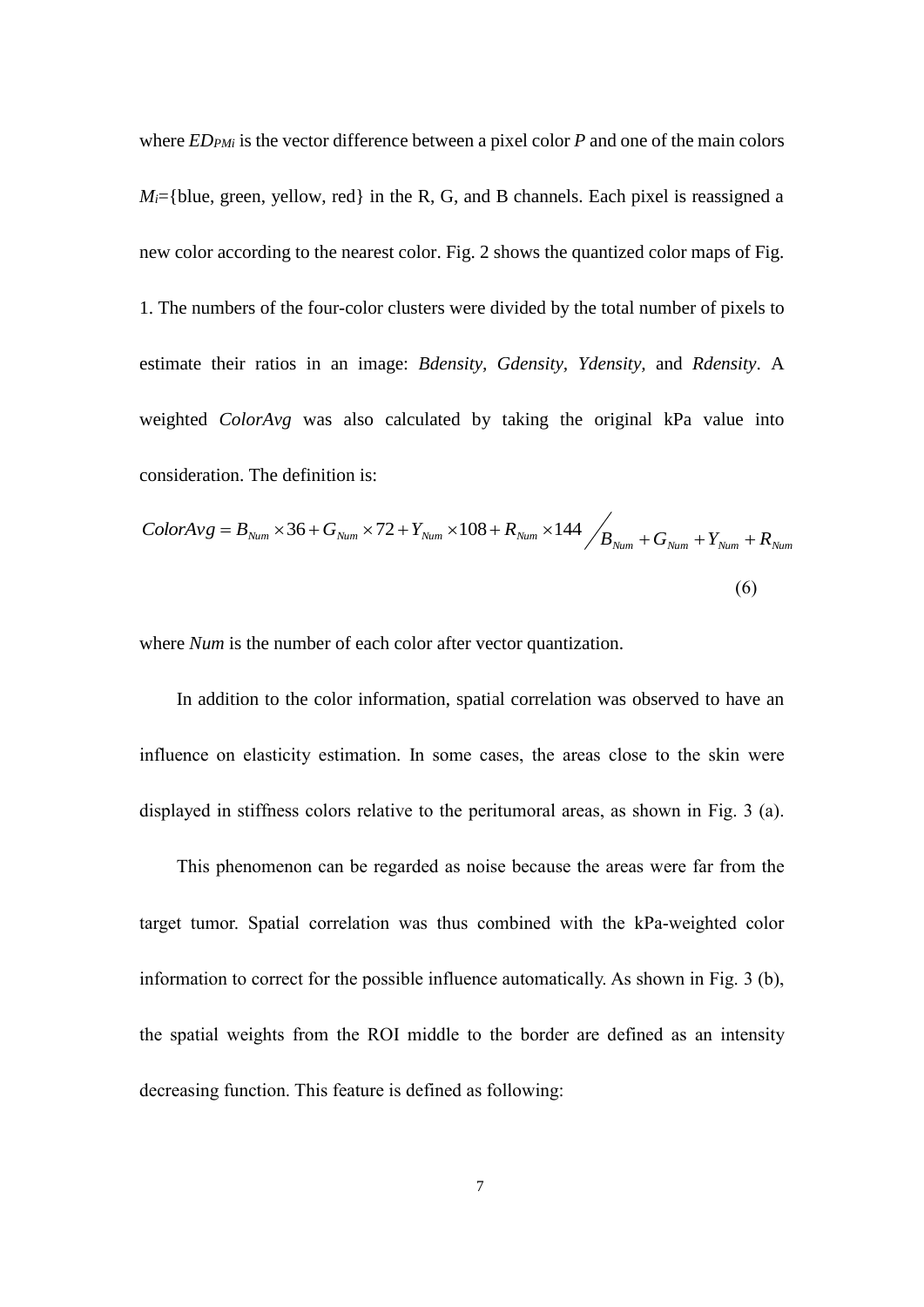$$
SpatialAvg = \frac{\sum_{P} P_{ij}(kPa) \times ((HMid + WMid) - (\|P_i - WMid\| + \|P_j - HMid\|))}{\sum_{P} ((HMid + WMid) - (\|P_i - WMid\| + \|P_j - HMid\|))}
$$
(7)

where  $P_{ij}(kPa)$  is the kPa value of a pixel with *i* and *j* as the coordinates; *HMid* and *WMid* are the half values of the ROI height and width, respectively;  $P_i$  is the coordinate value of a pixel in horizontal; and  $P_i$  is the coordinate value of a pixel in vertical.

#### **2.3 Performance evaluation**

The proposed SWE features were evaluated to determine whether they were statistically significant in distinguishing between benign and malignant tumors. The Kolmogorov-Smirnov test [\[24\]](#page-20-5) was first used to determine if the value distribution of a feature was normal. Normal-distributed features were tested by Student's t-test [\[24\]](#page-20-5), and non-normal features were tested by the Mann-Whitney U test [\[24\]](#page-20-5). A *p*-value of less than 0.05 indicates statistical significance.

Tumor classification was based on the combination of the SWE features. Based on the biopsy-proven pathology, relevant subsets of features were selected in a binary logistic regression model [\[25\]](#page-20-6). During backward elimination, features with the lowest error rate were picked in the trained classifier. For the generalization ability, the leaveone-out cross-validation method [\[26\]](#page-20-7) was used for evaluation. Each time, one case was left out of all *N* cases and used to test the trained result with the remaining *N-1* cases.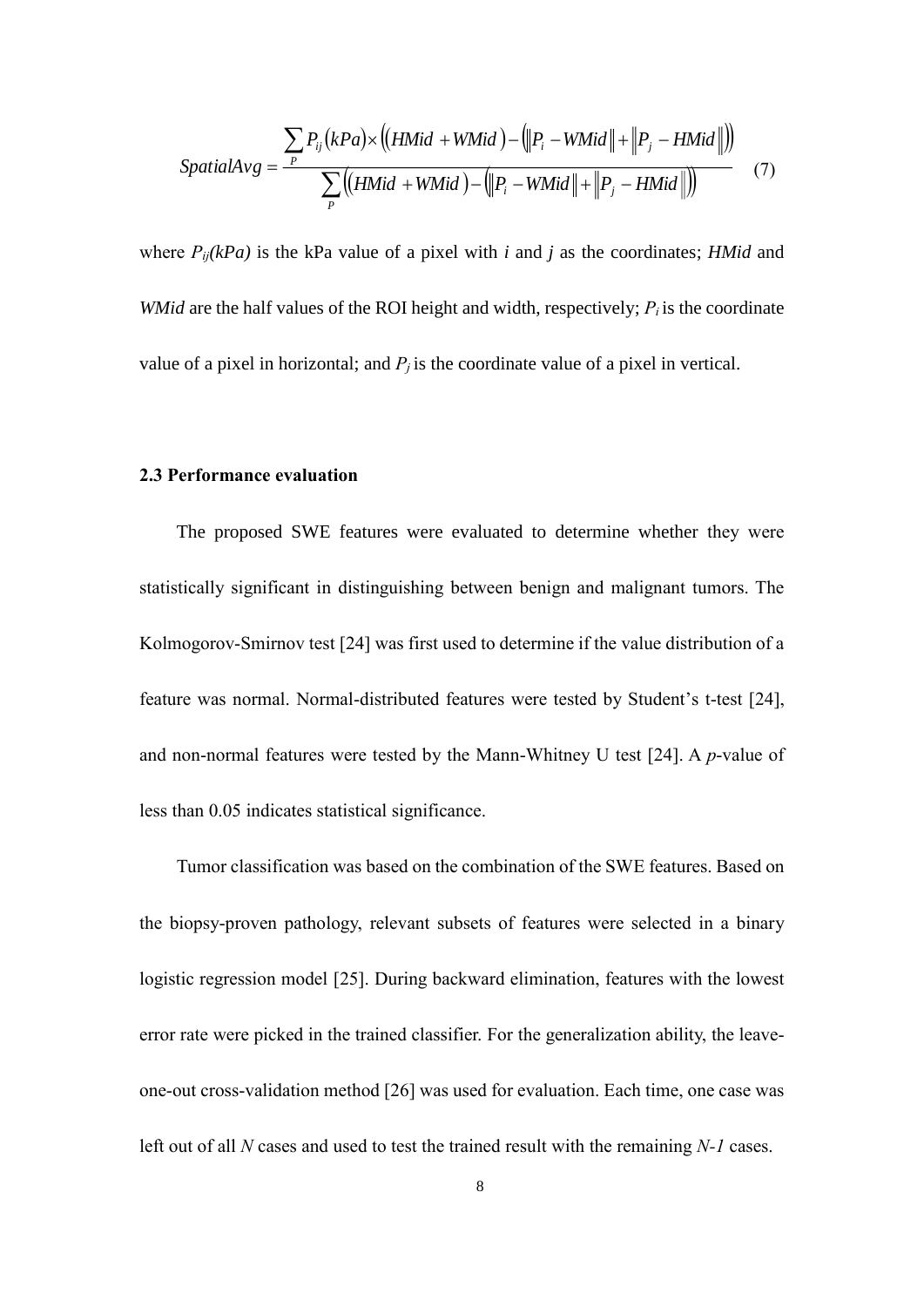Using the logistic regression formula with the selected features, the probability of the malignancy being a cancer was generated. Different probability thresholds may result in different combinations of sensitivity and specificity. Az, the area under the receiver operating characteristic (ROC) curve, was used to show the overall trade-offs between sensitivity and specificity. Performance differences were compared by chisquare test in SPSS software (version 16 for Windows; SPSS, Chicago, IL, USA).

In addition to classifying all cases directly, the possible combination of the CAD system and BI-RADS assessment was also explored in the experiment. Because the elasticity information is only one of many tumor characteristics, elastography features should be combined with B-mode features to obtain more reliable diagnostic results from clinical examinations. The commonly used BI-RADS assessment categories are BI-RADS 3 (probably benign,  $\leq 2\%$ ), BI-RADS 4 (suspicious abnormality,  $\leq 95\%$ ), and BI-RADS 5 (highly suggestive of malignancy). In other words, the malignancies of tumors in the BI-RADS categories under 5 may need further evaluation with more findings. Therefore, the proposed CAD system was combined with the BI-RADS assessment in the experiment to show the complementary advantages.

## **3. Results**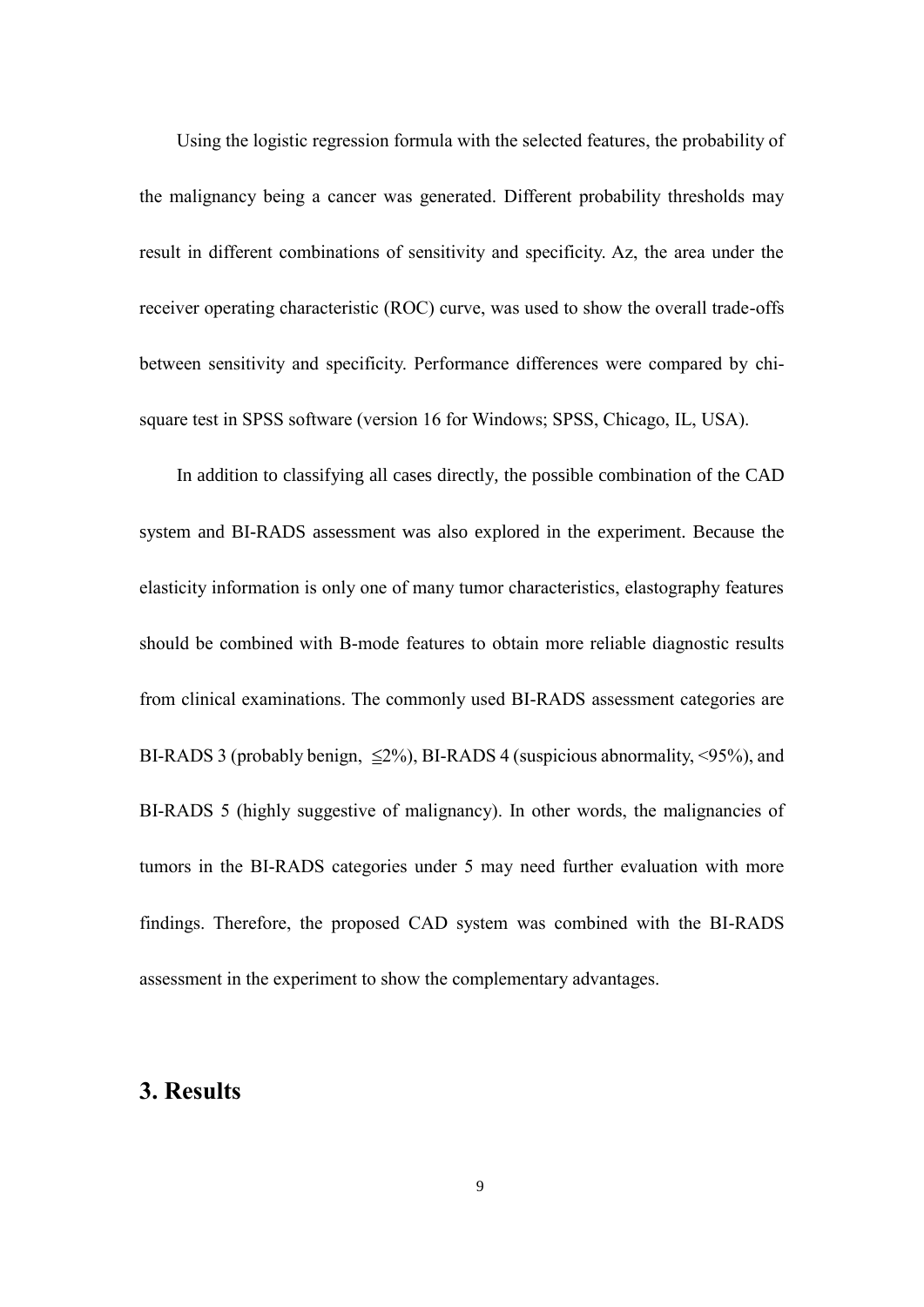The differential ability of each SWE feature to distinguish between benign and malignant lesions was tested and is shown in Table 1. *p*-value<0.05 is the threshold to determine whether the result is statistically significant. These features were combined in a binary logistic regression model for diagnosis. A tumor with a predicted probability >0.5 was regarded as malignant in the results. The diagnostic performance in different BI-RADS assessment categories was evaluated, as shown in Table 2. In the classification, the CAD system performed poorly in classifying BI-RADS 5 cases but achieved accuracies of 100%, 94%, and 83% for BI-RADS 2, 3, and 4 cases, respectively. Because the BI-RADS 5 cases were highly suggested to be malignant, the CAD system was combined with the BI-RADS assessment by classifying the BI-RADS 5 cases as malignancies. As shown in Table 3, the performance of the CAD system improved, with accuracy rising from 81% to 88% (Az=0.77 vs. 0.89, p-value  $<0.05$ ). The Az difference can be observed in Fig. 4.

### **4. Discussion**

The American College of Radiology suggests elasticity assessment as a tool to evaluate breast tumor malignancy in the fifth edition of BI-RADS, released in 2013 [\[2\]](#page-17-1). The suggestion indicates that elastography provides additional diagnostic information over conventional B-mode imaging. On clinical examination, a newly developed SWE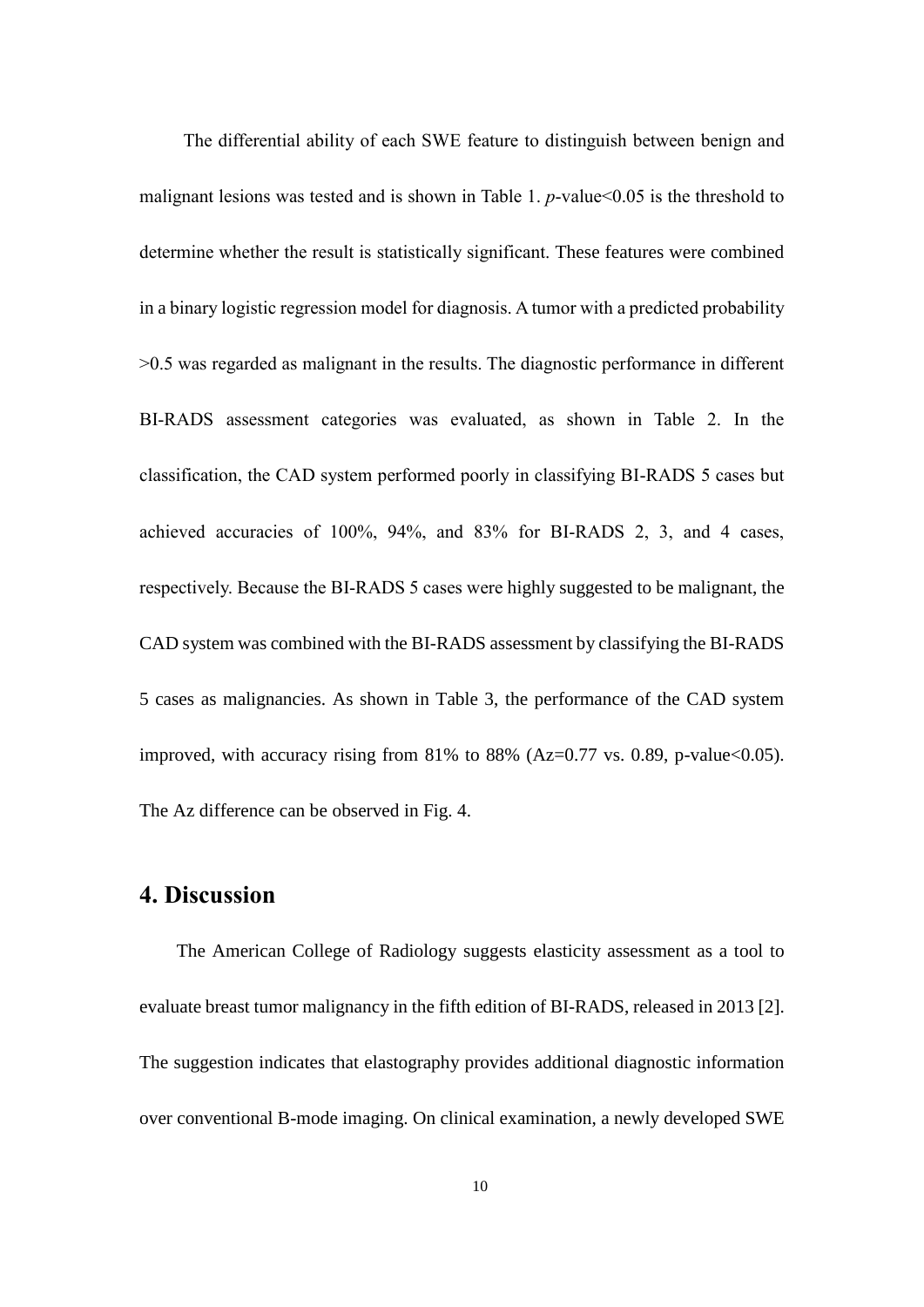emits the radiation force to obtain more reproducible results than conventional manual compression. Based on SWE, we extracted various quantitative features in this study to provide a more objective and efficient elasticity evaluation. Twelve features were tested for statistical significance in distinguishing between benign and malignant breast lesions (Table 1). In particular, *SpatialAvg*, which combined spatial and color information, was better than using color information alone (*ColorAvg*). The use of *SpatialAvg* would be helpful in reducing the effect of artifacts in the ROI border. Fig. 1 is a simple example showing that extracting features from the R, G, and B channels to distinguish between benign and malignant tumors is practical. In the experiment, using the mean and standard deviation of the pixel values from the R, G, and B channels resulted in an accuracy of 68%, which is lower than the performance achieved by the 18 SWE features (81%). Therefore, it is necessary to use all 18 proposed SWE features.

In addition to the original RGB color space, HSV was also applied in the experiment to provide performance comparisons with different color spaces [\[27\]](#page-20-8). The Az achieved by HSV was 0.70, which was lower than the 0.77 achieved by RGB. Combining both color spaces simultaneously resulted in no better performance (Az=0.77). The corresponding ROC curves are illustrated in Fig. 5. HSV is useful in distinguishing between different colors in natural images. However, in the color elastographic images, pixels having similar saturation and brightness values are only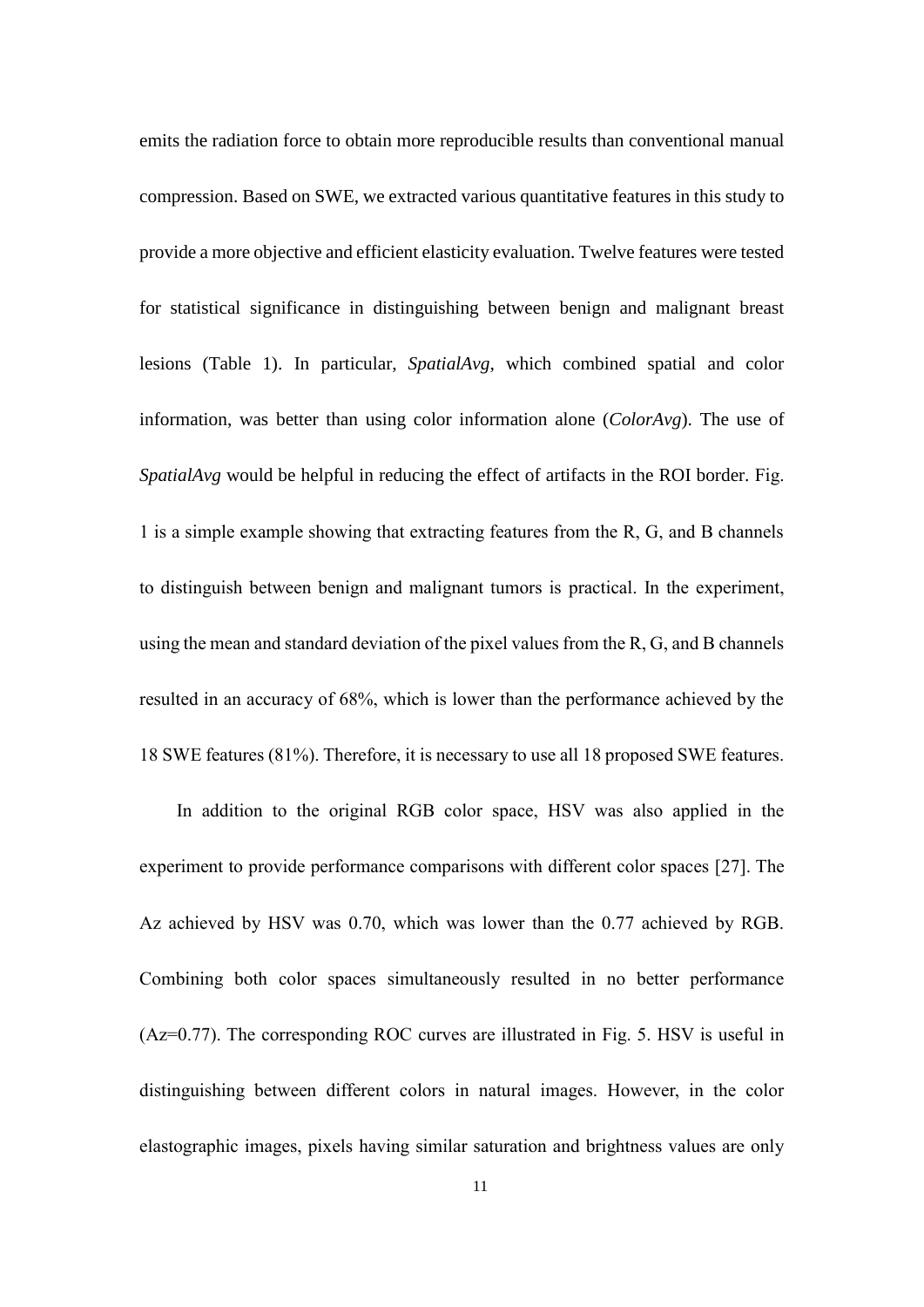different in hue. Therefore, the analysis of RGB may already provide sufficient information. Additionally, using the original RGB values without further color space transformation is efficient.

The performance of the CAD system based on the proposed SWE features achieved an accuracy of 81% with a sensitivity of 61% and a specificity of 91%. The high specificity shows that the elasticity information may be helpful in avoiding unnecessary biopsies. To evaluate the clinical use of the CAD system, the performances of the CAD system on different BI-RADS assessment categories are listed in Table 2. Although tissue elasticity is useful in diagnosis, it is only one of numerous characteristics of malignant tumors. BI-RADS 5 tumors have B-mode findings such as taller-than-wide, irregular shape, spiculation, and hypoechogenicity [\[1\]](#page-17-0), which could not definitely indicate hard tissues in the tumor area. Therefore, the assessments from elastography and B-mode imaging may not be consistent in the same cases. However, BI-RADS 5 cases are regarded as highly suggestive of malignancy. It is reasonable to keep the B-mode results for BI-RADS 5 cases and combine the classification results of other cases from the CAD system (Table 3). The combined sensitivity improved from 61% to 81%, and the combined Az improved from 0.77 to 0.89 (*p*-value=0.0048). The results are consistent with the studies [\[16,](#page-19-3) [17,](#page-19-4) [28,](#page-21-0) [29\]](#page-21-1) conducted by human observation showing that tumor elasticity provides additional diagnostic information over B-mode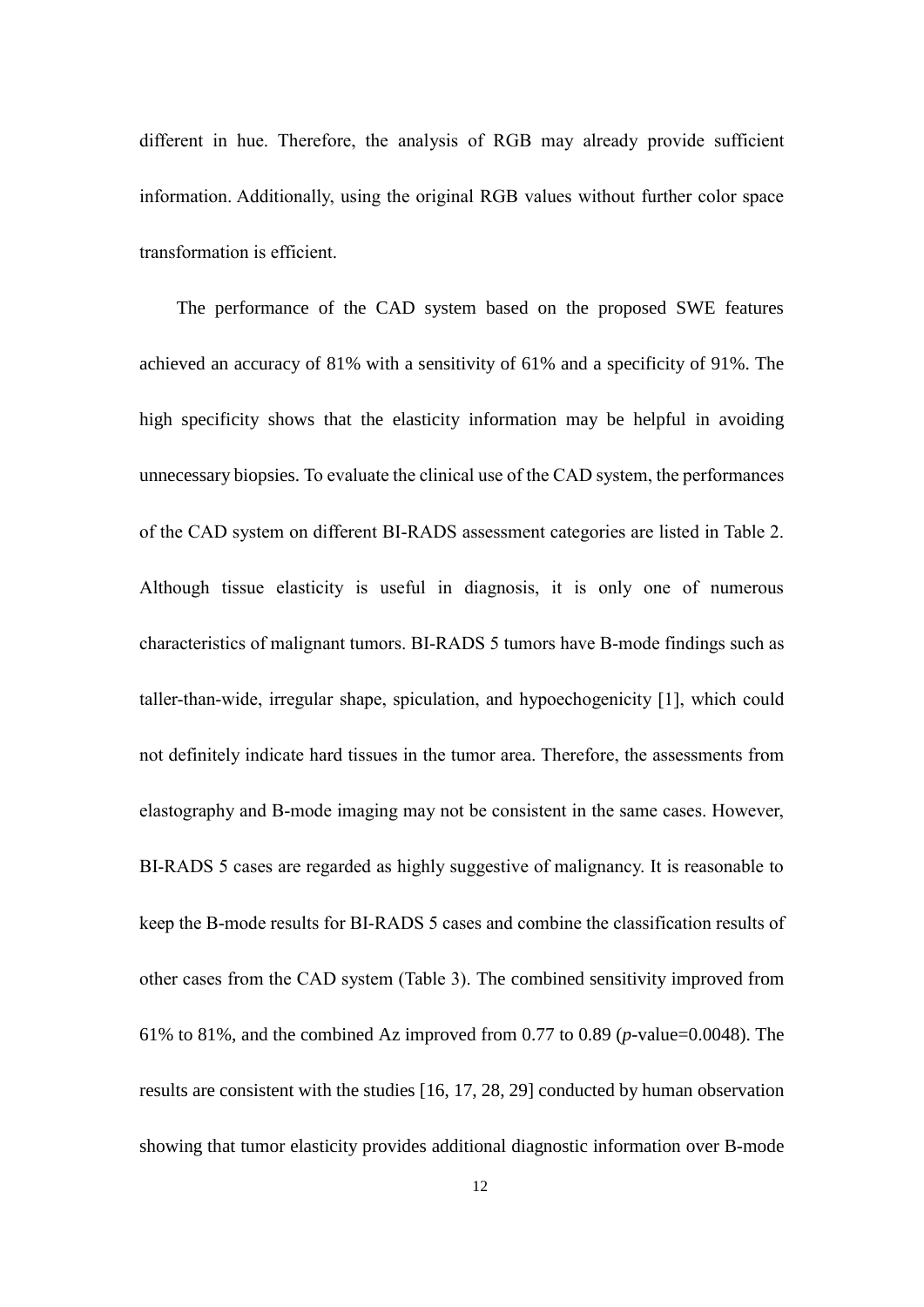imaging.

The only manual step to generate the proposed SWE features is defining an ROI, which is also a necessary step to generate the elasticity color map in the Aixplorer ultrasound system. Previous CAD systems using SWE features [\[30\]](#page-21-2) achieved Az=0.97, which is higher than Az=0.77 in this study. The combinations of BI-RADS assessments achieved Az=0.973 and Az=0.89, respectively. The performance difference may depend on the types of lesions in individual databases. For the image database used in this study, the result suggested to use SWE features for BI-RADS cases with uncertain malignancy to improve the Az from  $0.77$  to  $0.89$  (p-value  $0.05$ ). The advantages of the proposed method are convenience and efficiency. Users may want to use the proposed method if they do not have sophisticated skills for determining whether the segmented contour is good or bad. This method also provides another tool for users who are unsatisfied with the segmentation results in previous studies [\[30\]](#page-21-2) because they already have their preferences for contour description. Using user-defined ROI to specify tumor area is a necessary step to generate an SWE image. Consequently, we believe that the proposed method based on ROIs is appropriate for all types of users and has the least operator dependence.

A limitation of this study is how to appropriately select the tumor ROI. To the best of our knowledge, there is no published paper indicating the best way to define the ROI.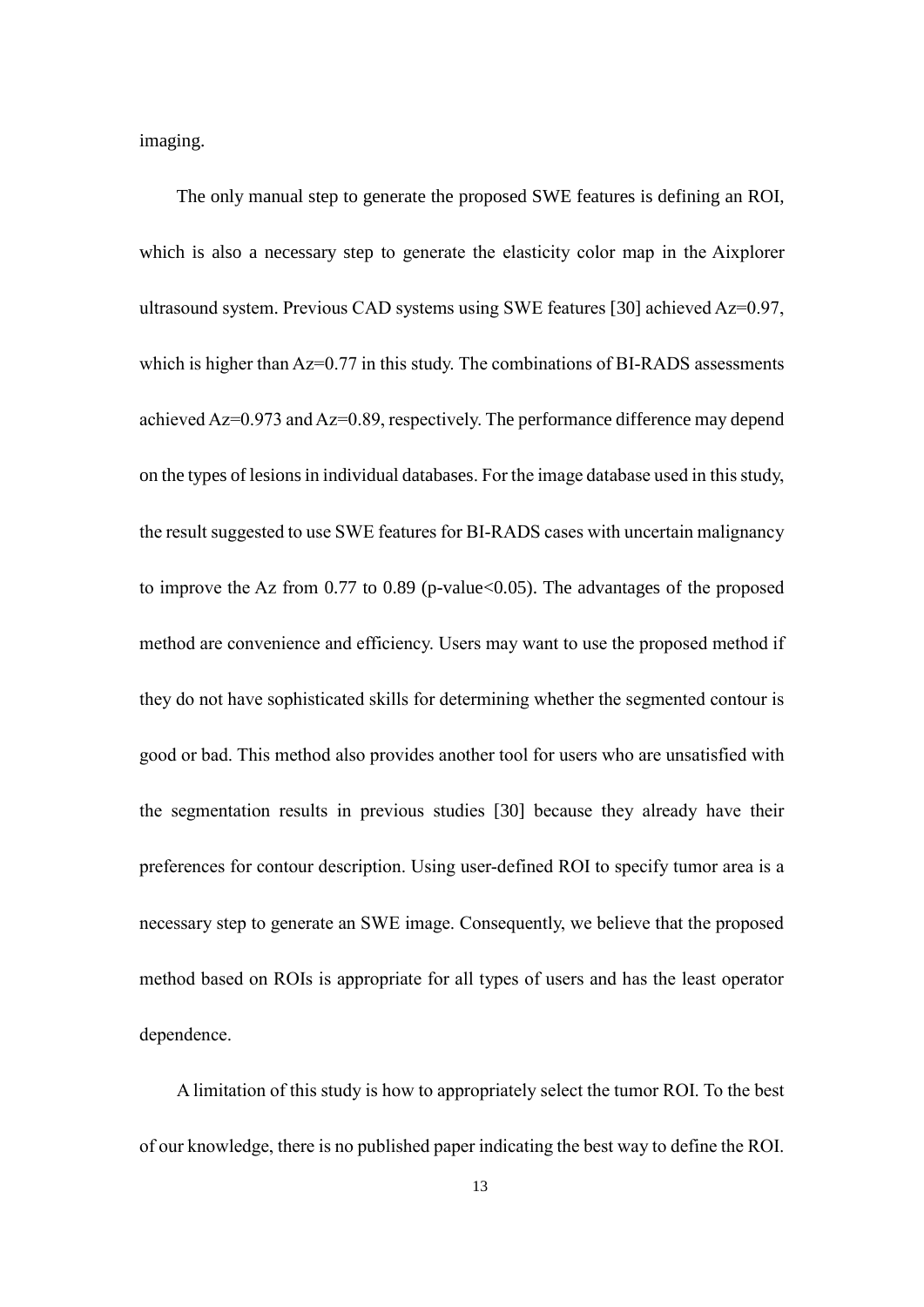Prior studies only suggested including peritumoral areas in addition to the tumor itself [\[31\]](#page-21-3) or using an adaptive ROI size for different tumors [\[18\]](#page-19-5). In this experiment, we compared the performances of SWE features extracted from the whole ROI (81%) and the ROI center (72%), which was one-fourth the size of the whole ROI. The results showed that defining the ROI by extending the half size of the tumor from the tumor boundary provides more diagnostic information than using only the tumor itself, which may not provide sufficiently robust results. In future experiments exploring this issue, we will perform tumor segmentation to delineate the tumor contour and explore the effects of different sizes of ROIs derived from the tumor contour for a more complete evaluation.

A possible improvement of the CAD system could be quality inspection. As mentioned previously, artifacts may be induced by overcompression on the probe. An artifact is shown as stiffness color in the skin area, i.e., the boundary of a ROI. CAD can detect an artifact automatically and trigger a quality alarm or ignore the inaccurate information. Another future study will integrate the quantitative features in B-mode imaging into the CAD system. A totally automated diagnostic procedure, including the information from SWE and B-mode images, would be an efficient tool in clinical use.

### **5. Conclusions**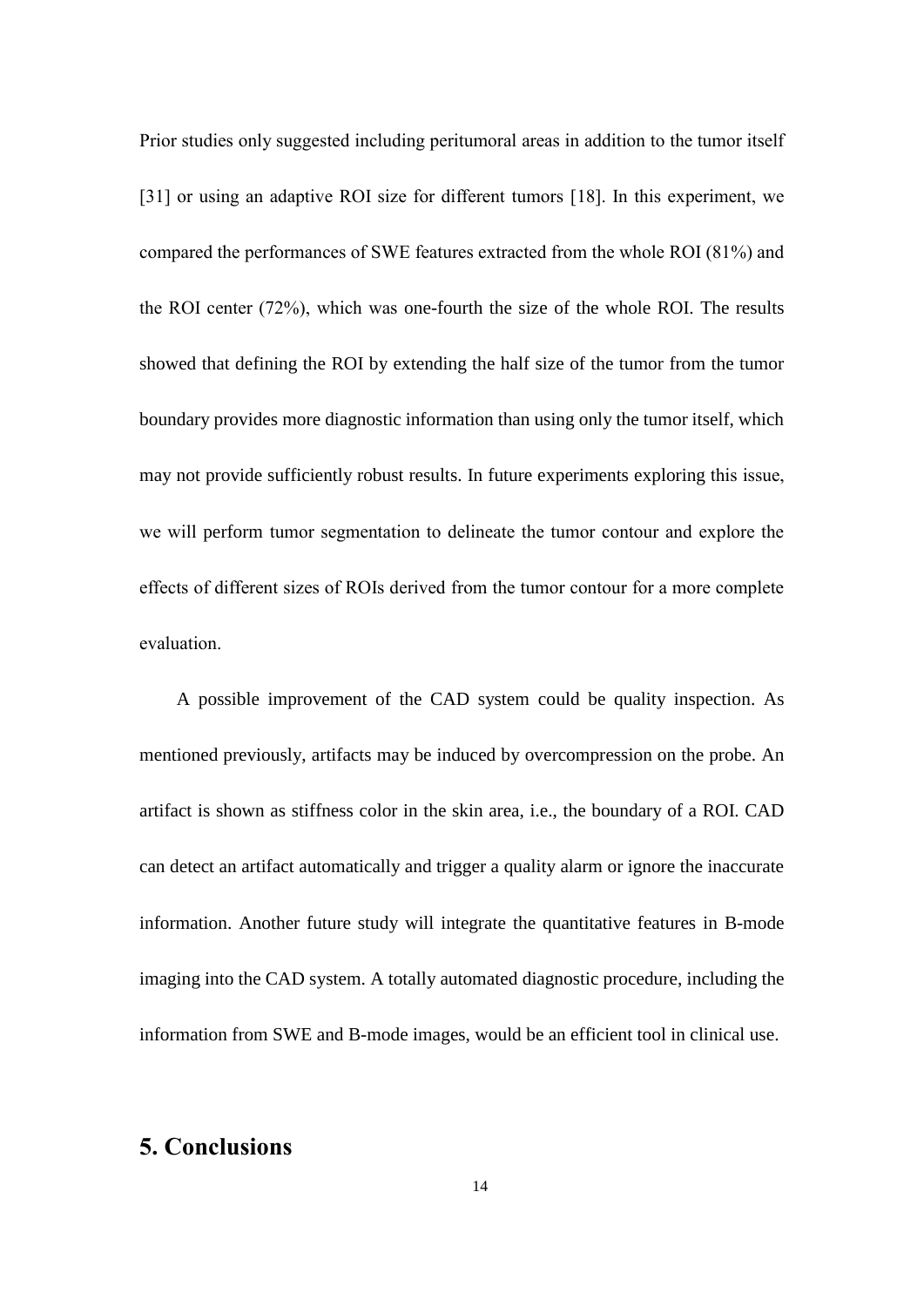A CAD system based on the quantitative SWE features was developed in this study to distinguish malignant from benign breast tumors. Combining the CAD system with a BI-RADS assessment achieved an improved Az=0.89 (*p*-value<0.05) which would provide promising diagnostics in clinical use.

# **Conflict of interest statement**

The authors declare that they have no financial and personal relationships with other people or organizations that could inappropriately influence their work.

## **Acknowledgments**

The authors thank the Ministry of Science and Technology (MOST 103-2221-E-002- 170-MY3) and Ministry of Education (AE-00-00-06) of the Republic of China for the financial support.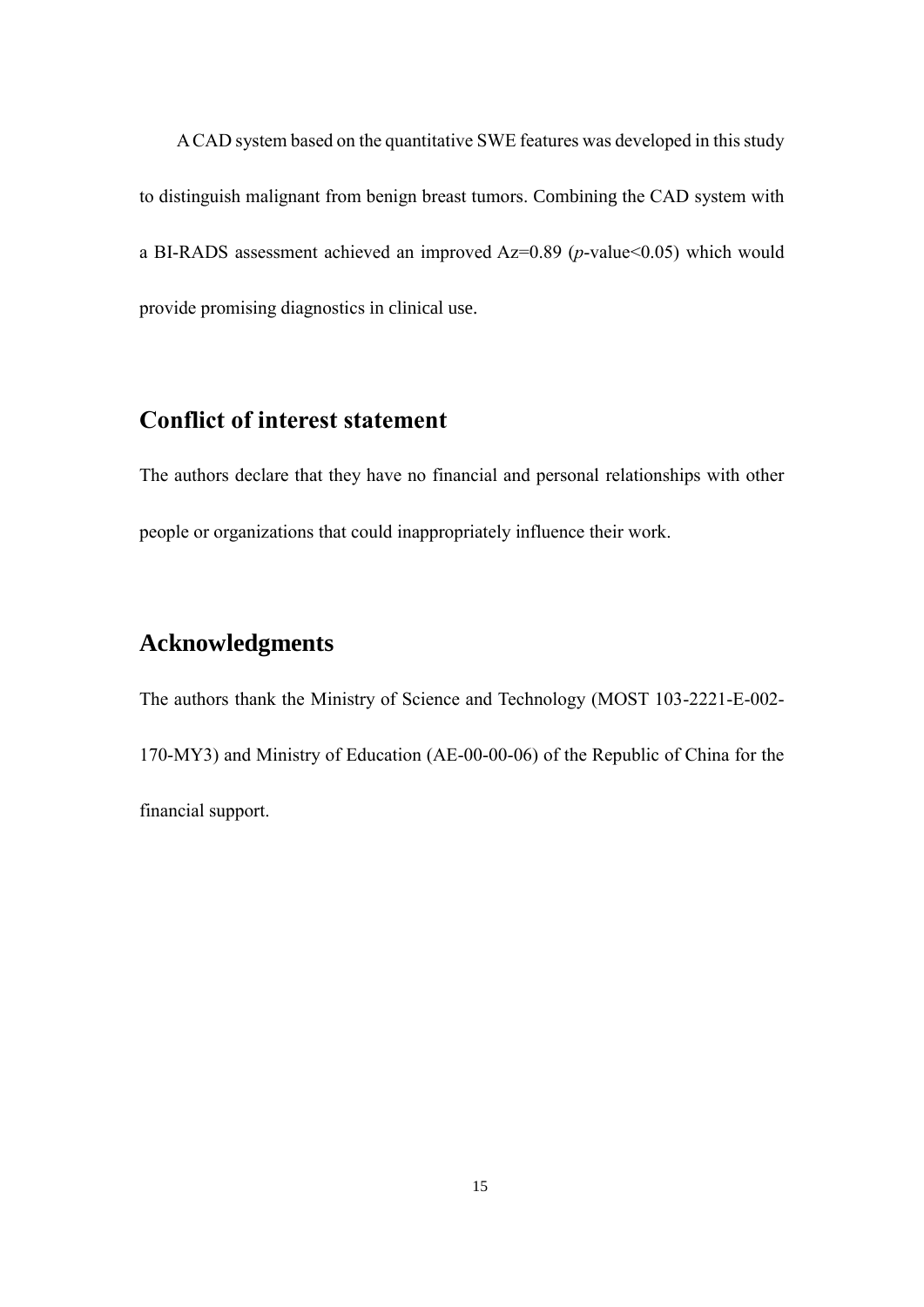## **References**

- <span id="page-17-0"></span>[1] A.T. Stavros, D. Thickman, C.L. Rapp, M.A. Dennis, S.H. Parker, G.A. Sisney, Solid breast nodules: use of sonography to distinguish between benign and malignant lesions, Radiology, 196 (1995) 123-134.
- <span id="page-17-1"></span>[2] American College of Radiology, Breast Imaging Reporting and Data System: ACR BI-RADS—breast imaging atlas. 5th ed, American College of Radiology, Reston, Va, 2013.
- <span id="page-17-2"></span>[3] T. Sun, J. Wang, X. Li, P. Lv, F. Liu, Y. Luo, Q. Gao, H. Zhu, X. Guo, Comparative evaluation of support vector machines for computer aided diagnosis of lung cancer in CT based on a multi-dimensional data set, Computer methods and programs in biomedicine, 111 (2013) 519-524.
- [4] H. Mohamed, M.S. Mabrouk, A. Sharawy, Computer aided detection system for micro calcifications in digital mammograms, Computer methods and programs in biomedicine, 116 (2014) 226-235.
- [5] W.K. Moon, C.-M. Lo, J.M. Chang, C.-S. Huang, J.-H. Chen, R.-F. Chang, Computer-aided classification of breast masses using speckle features of automated breast ultrasound images, Medical physics, 39 (2012) 6465-6473.
- [6] W.K. Moon, C.-M. Lo, N. Cho, J.M. Chang, C.-S. Huang, J.-H. Chen, R.-F. Chang, Computer-aided diagnosis of breast masses using quantified BI-RADS findings,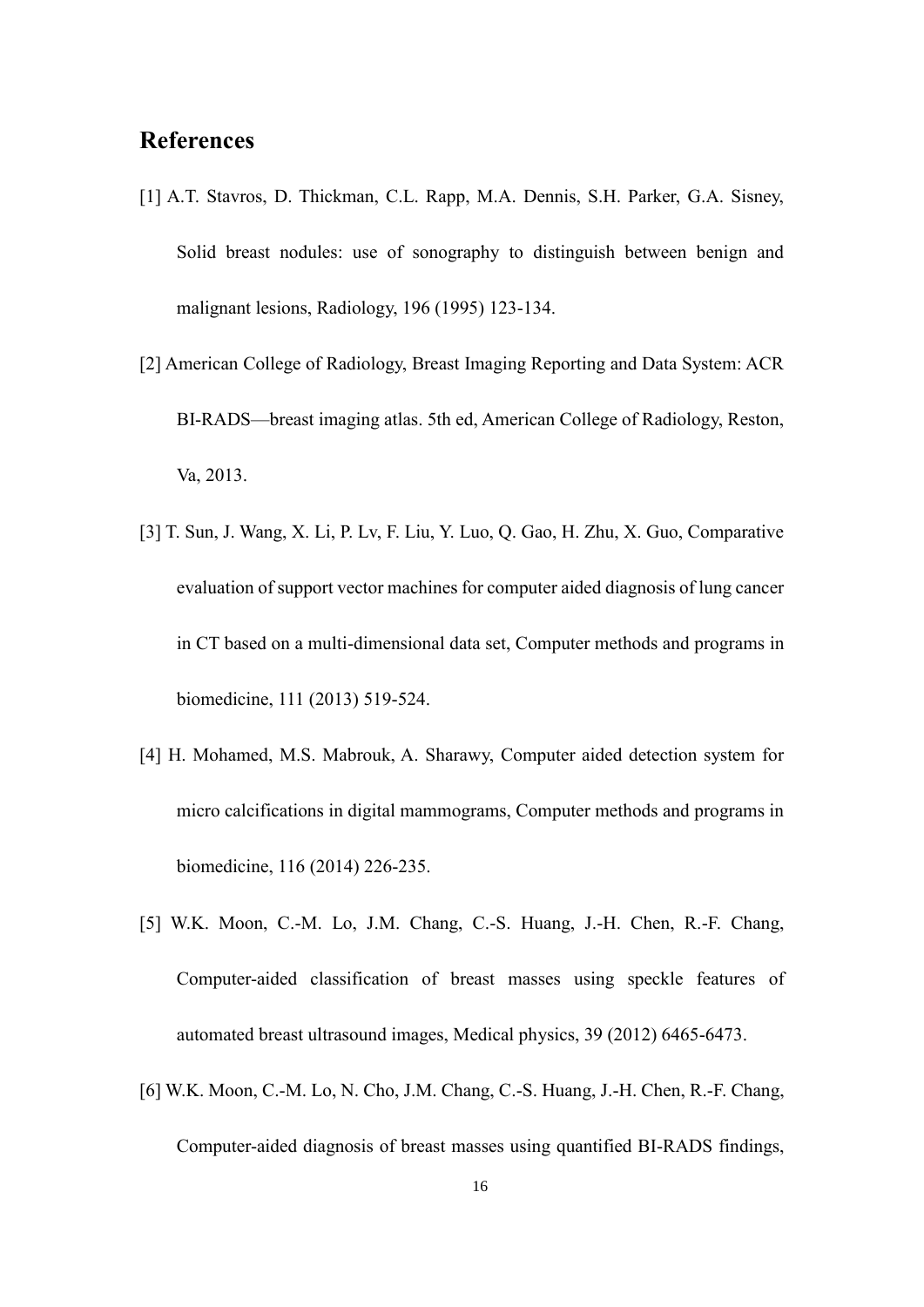Computer methods and programs in biomedicine, 111 (2013) 84-92.

- [7] Y.-H. Huang, Y.-C. Chang, C.-S. Huang, T.-J. Wu, J.-H. Chen, R.-F. Chang, Computer-aided diagnosis of mass-like lesion in breast MRI: Differential analysis of the 3-D morphology between benign and malignant tumors, Computer methods and programs in biomedicine, 112 (2013) 508-517.
- [8] K.G. Kim, S.W. Cho, S.J. Min, J.H. Kim, B.G. Min, K.T. Bae, Computerized scheme for assessing ultrasonographic features of breast masses, Academic radiology, 12 (2005) 58-66.
- [9] C.-M. Lo, R.-T. Chen, Y.-C. Chang, Y.-W. Yang, M.-J. Hung, C.-S. Huang, R.-F. Chang, Multi-dimensional Tumor Detection in Automated Whole Breast Ultrasound using Topographic Watershed, IEEE Trans Med Imaging, 33 (2014) 1503-1511.
- [10] K. Drukker, M.L. Giger, C.E. Metz, Robustness of Computerized Lesion Detection and Classification Scheme across Different Breast US Platforms 1, Radiology, 237 (2005) 834-840.
- <span id="page-18-0"></span>[11] E. Fleury, J. Fleury, S. Piato, D. Roveda Jr, New elastographic classification of breast lesions during and after compression, Diagn Interv Radiol, 15 (2009) 96- 103.
- <span id="page-18-1"></span>[12] C.W. Sewell, Pathology of benign and malignant breast disorders, Radiologic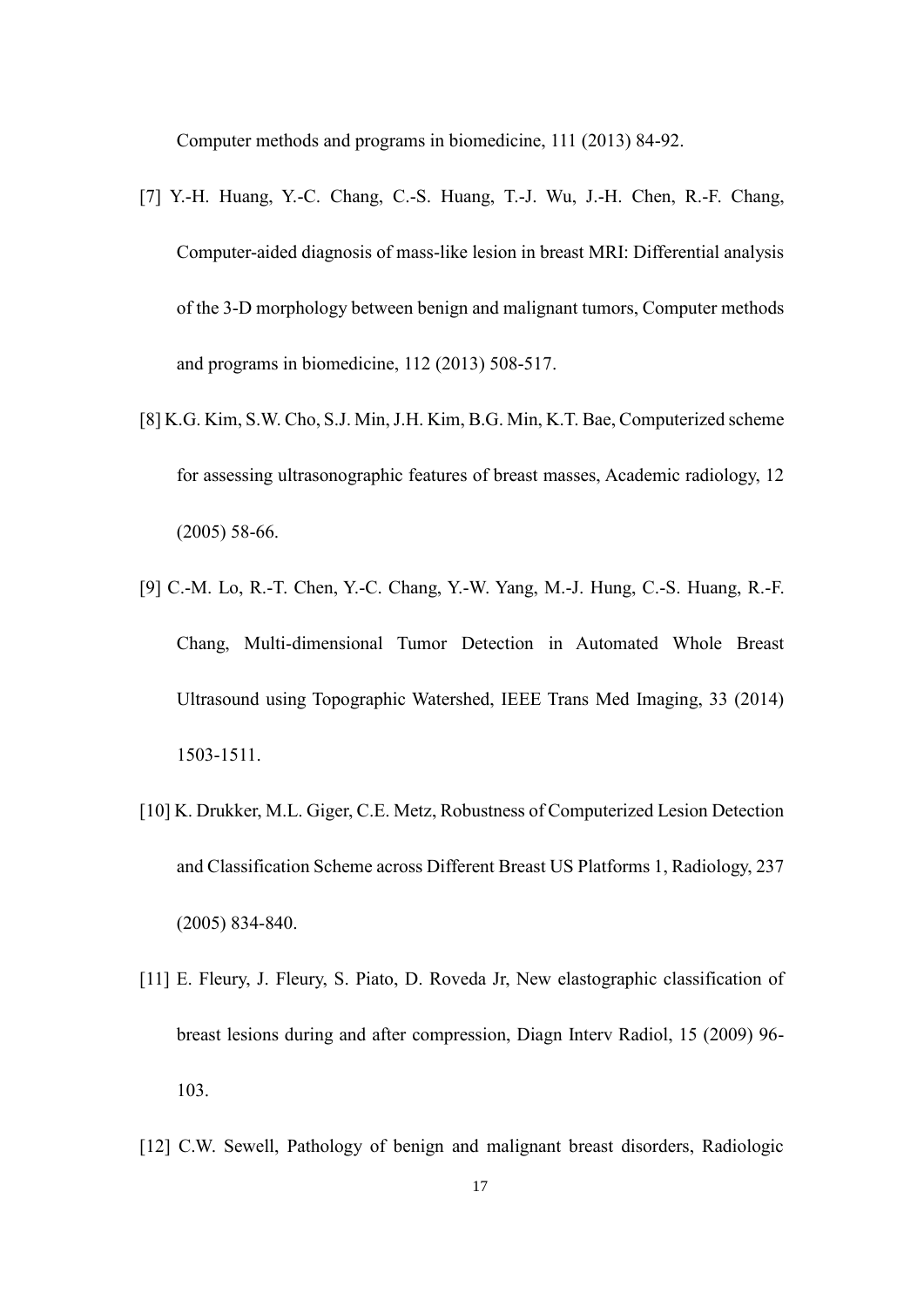Clinics of North America, 33 (1995) 1067-1080.

- <span id="page-19-0"></span>[13] N. Cho, W.K. Moon, J.M. Chang, A. Yi, H.R. Koo, J.-S. Park, I.A. Park, Sonoelastographic lesion stiffness: preoperative predictor of the presence of an invasive focus in nonpalpable DCIS diagnosed at US-guided needle biopsy, European radiology, 21 (2011) 1618-1627.
- <span id="page-19-1"></span>[14] C.M. Lo, Y.P. Chen, Y.C. Chang, C. Lo, C.S. Huang, R.F. Chang, Computer-Aided Strain Evaluation for Acoustic Radiation Force Impulse Imaging of Breast Masses, Ultrasonic imaging, 36 (2014) 151.
- <span id="page-19-2"></span>[15] K. Nightingale, Acoustic radiation force impulse (ARFI) imaging: a review, Current medical imaging reviews, 7 (2011) 328.
- <span id="page-19-3"></span>[16] A. Athanasiou, A. Tardivon, M. Tanter, B. Sigal-Zafrani, J. Bercoff, T. Deffieux, J.-L. Gennisson, M. Fink, S. Neuenschwander, Breast lesions: quantitative elastography with supersonic shear imaging—preliminary results 1, Radiology, 256 (2010) 297-303.
- <span id="page-19-4"></span>[17] W.A. Berg, D.O. Cosgrove, C.J. Doré, F.K. Schäfer, W.E. Svensson, R.J. Hooley, R. Ohlinger, E.B. Mendelson, C. Balu-Maestro, M. Locatelli, Shear-wave elastography improves the specificity of breast US: the BE1 multinational study of 939 masses, Radiology, 262 (2012) 435-449.
- <span id="page-19-5"></span>[18] A. Evans, P. Whelehan, K. Thomson, D. McLean, K. Brauer, C. Purdie, L. Jordan,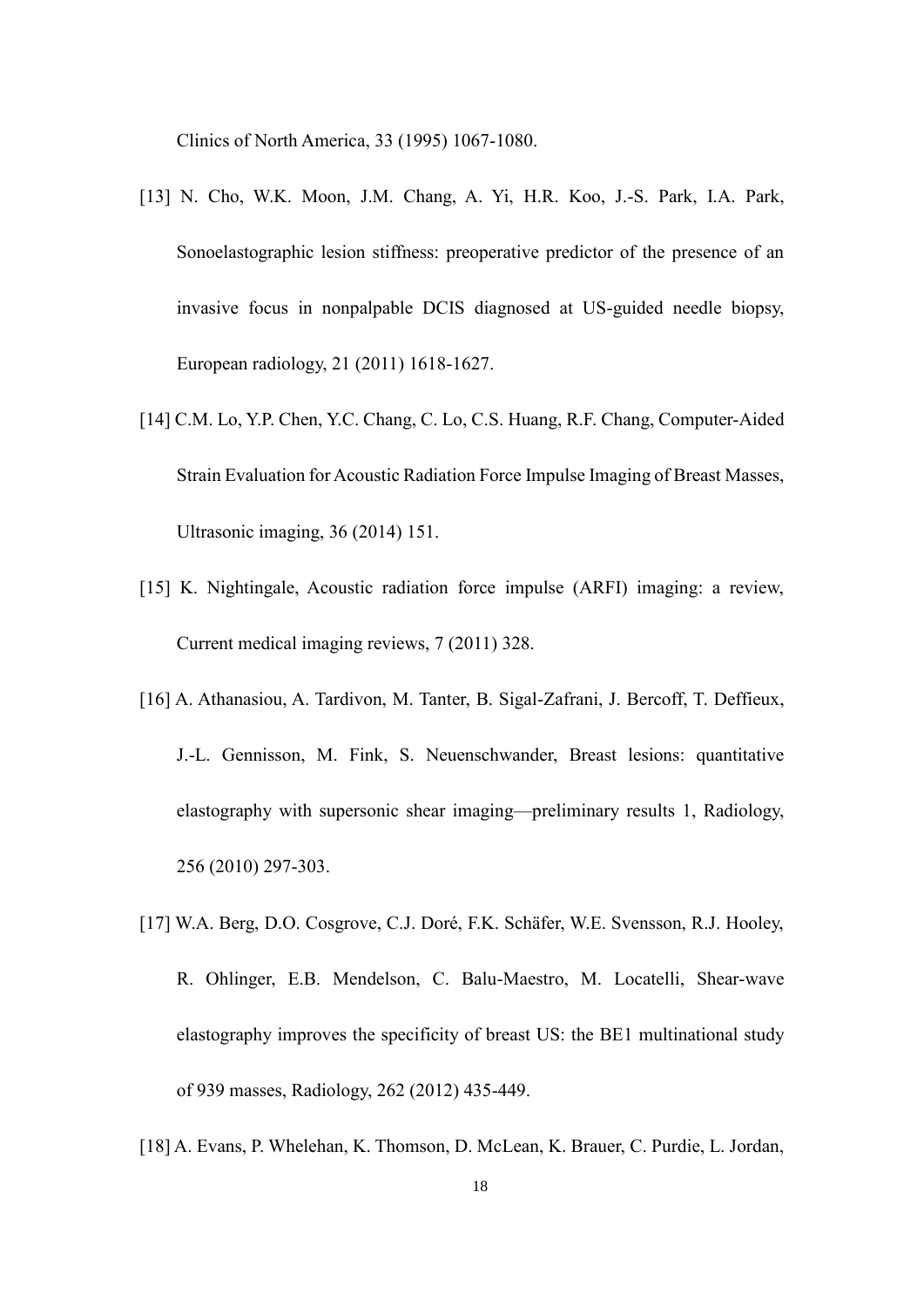L. Baker, A. Thompson, Quantitative shear wave ultrasound elastography: initial experience in solid breast masses, Breast Cancer Res, 12 (2010) R104.

- <span id="page-20-0"></span>[19] H.J. Baek, H.S. Kim, N. Kim, Y.J. Choi, Y.J. Kim, Percent change of perfusion skewness and kurtosis: a potential imaging biomarker for early treatment response in patients with newly diagnosed glioblastomas, Radiology, 264 (2012) 834-843.
- <span id="page-20-1"></span>[20] D. Đorić, E. Nikolić-Đorić, V. Jevremović, J. Mališić, On measuring skewness and kurtosis, Quality and Quantity, 43 (2009) 481-493.
- <span id="page-20-2"></span>[21] R.A. Groeneveld, G. Meeden, Measuring skewness and kurtosis, The Statistician, (1984) 391-399.
- <span id="page-20-3"></span>[22] M.T. Orchard, C.A. Bouman, Color quantization of images, Signal Processing, IEEE Transactions on, 39 (1991) 2677-2690.
- <span id="page-20-4"></span>[23] P.-C. Huang, P.-C. Li, Vector Quantization of RF Channel Data for Ultrasound Imaging, Ultrasonic imaging, 35 (2013) 3-16.
- <span id="page-20-5"></span>[24] A.P. Field, Discovering statistics using SPSS, 3rd ed, SAGE Publications, Los Angeles, 2009.
- <span id="page-20-6"></span>[25] D.W. Hosmer, Applied logistic regression. 2nd edition, Wiley, New York, 2000.
- <span id="page-20-7"></span>[26] E. Alpaydin, Introduction to machine learning, MIT Press, Cambridge, Mass, 2004.
- <span id="page-20-8"></span>[27] Y. Xiao, J. Wu, J. Yuan, mCENTRIST: A multi-channel feature generation mechanism for scene categorization, Image Processing, IEEE Transactions on, 23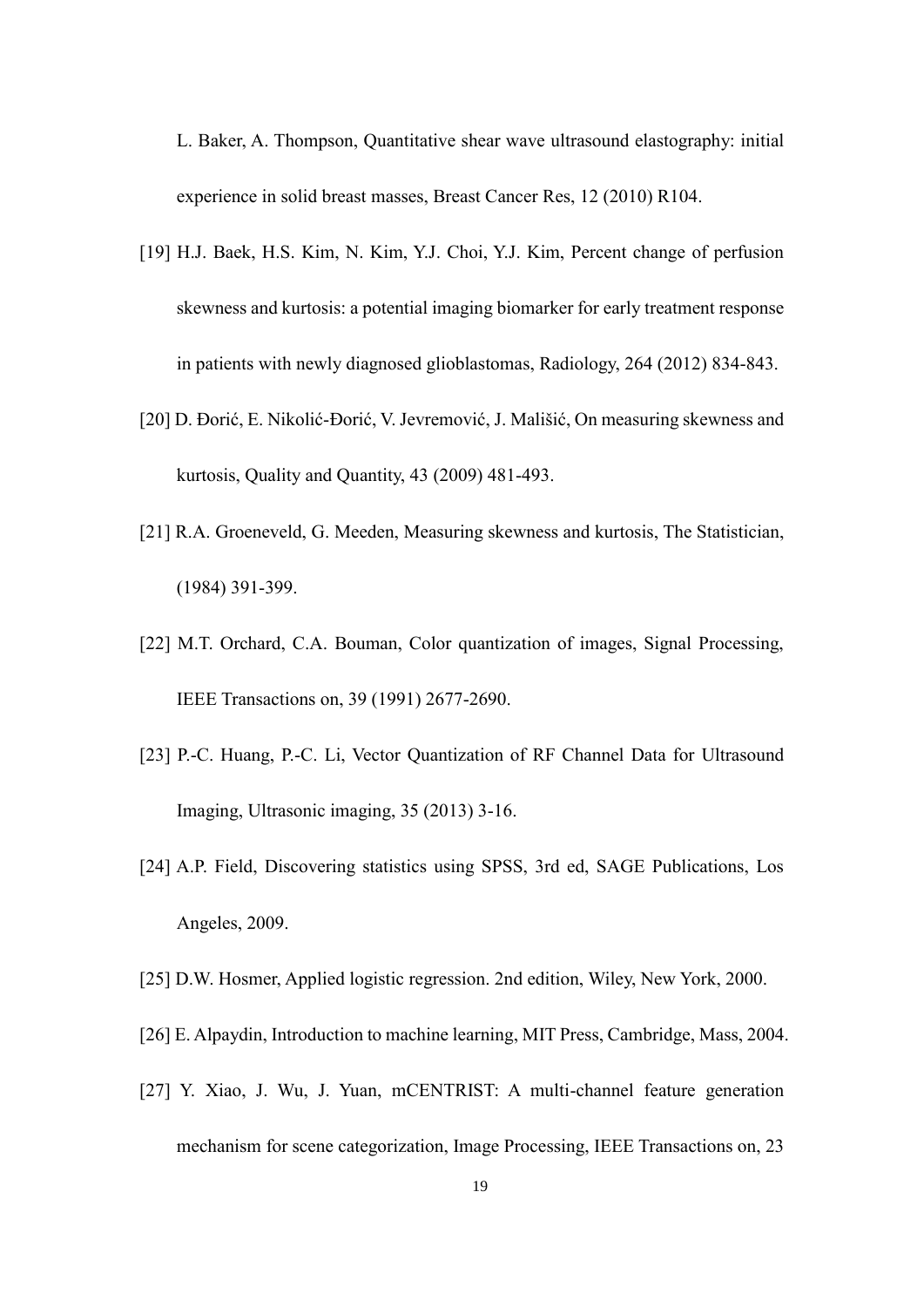(2014) 823-836.

- <span id="page-21-0"></span>[28] A. Evans, P. Whelehan, K. Thomson, K. Brauer, L. Jordan, C. Purdie, D. McLean, L. Baker, S. Vinnicombe, A. Thompson, Differentiating benign from malignant solid breast masses: value of shear wave elastography according to lesion stiffness combined with greyscale ultrasound according to BI-RADS classification, British journal of cancer, 107 (2012) 224-229.
- <span id="page-21-1"></span>[29] J.H. Youk, H.M. Gweon, E.J. Son, K.H. Han, J.-A. Kim, Diagnostic value of commercially available shear-wave elastography for breast cancers: integration into BI-RADS classification with subcategories of category 4, European radiology, 23 (2013) 2695-2704.
- <span id="page-21-2"></span>[30] Y. Xiao, J. Zeng, L. Niu, Q. Zeng, T. Wu, C. Wang, R. Zheng, H. Zheng, Computer-Aided Diagnosis Based on Quantitative Elastographic Features with Supersonic Shear Wave Imaging, Ultrasound in medicine & biology, 40 (2014) 275-286.
- <span id="page-21-3"></span>[31] J.M. Chang, W.K. Moon, N. Cho, A. Yi, H.R. Koo, W. Han, D.-Y. Noh, H.-G. Moon, S.J. Kim, Clinical application of shear wave elastography (SWE) in the diagnosis of benign and malignant breast diseases, Breast cancer research and treatment, 129 (2011) 89-97.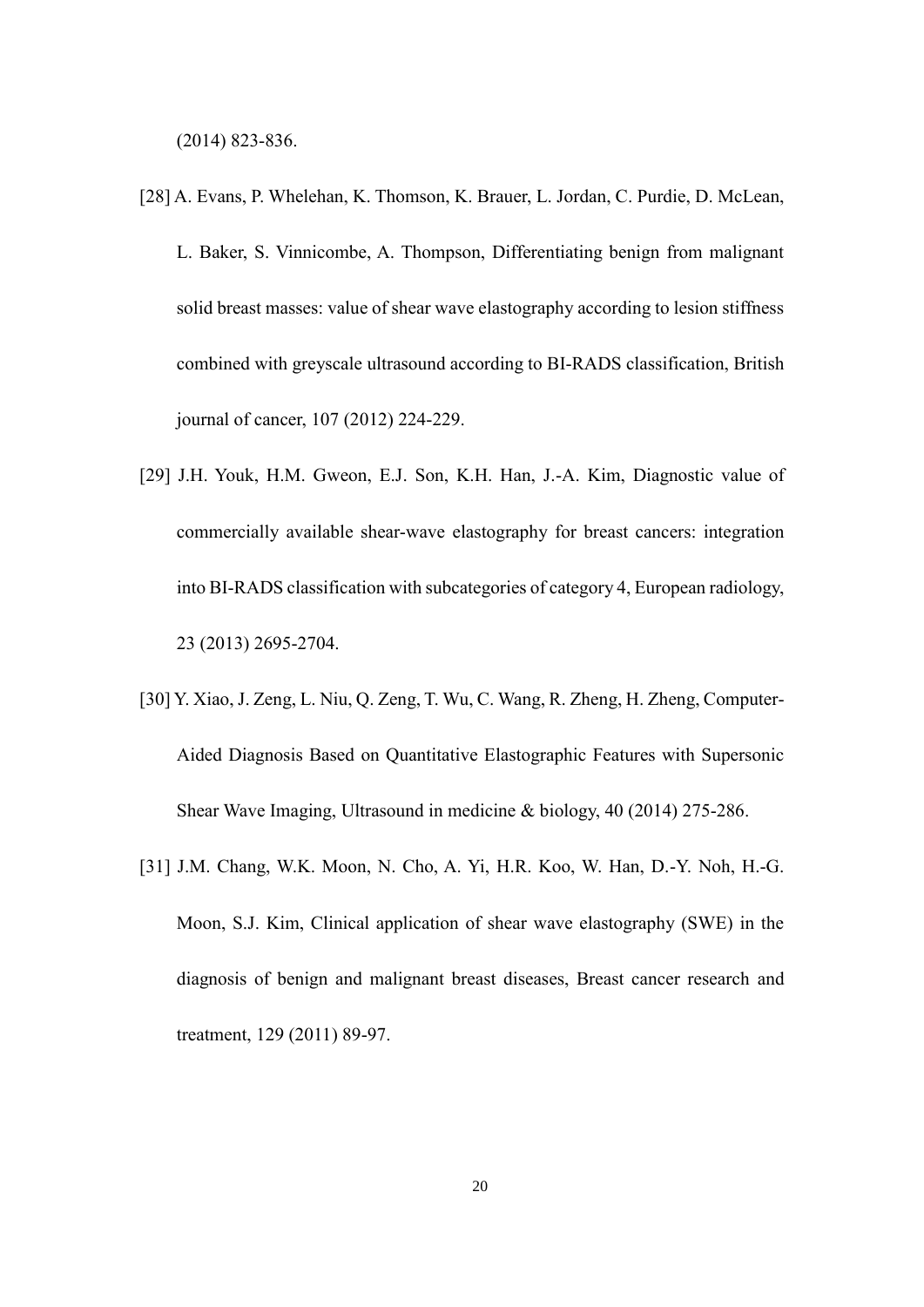#### **Figure Captions**

- Fig. 1. Shear-wave elastographic images of two tumors and their corresponding red, green, and blue channels; (a) a benign tumor; (b) a malignant tumor.
- Fig. 2. Quantized color maps comprising four color clusters; (a) quantized Fig. 1 (a); (b) quantized Fig. 1 (b).
- Fig. 3. An illustration of how to combine color and spatial information; (a) the artifact in the skin area is displayed in stiffness colors; (b) the spatial weights from the ROI middle to the border are defined as an intensity decreasing function.
- Fig. 4. The ROC curves of the CAD system based on SWE features and the CAD system combined with the BI-RADS assessment.
- Fig. 5. The ROC curves of the CAD systems based on SWE features extracted from HSV and RGB color spaces.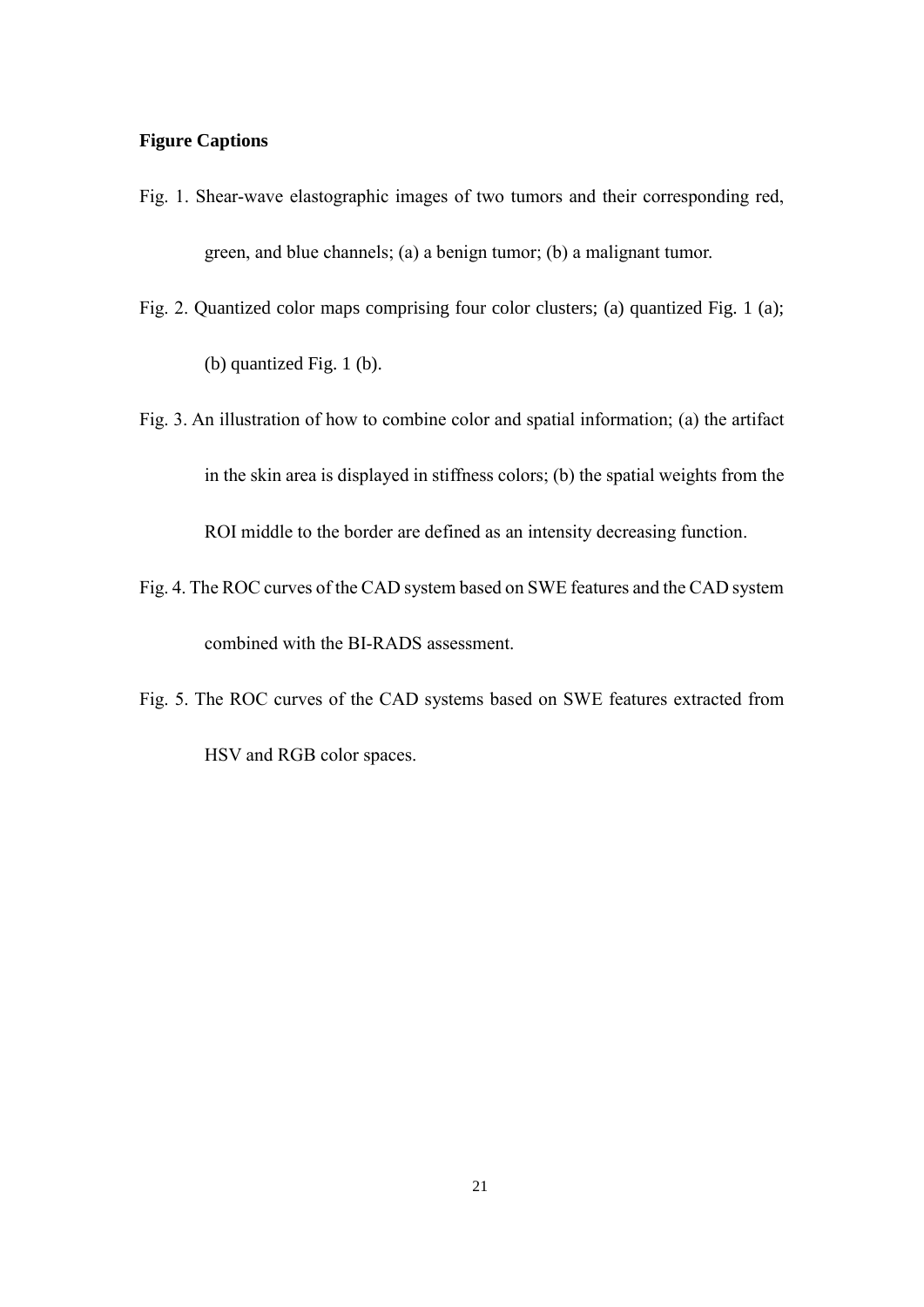| Features          | Benign           |        | Malignant        |        | $p$ -value |
|-------------------|------------------|--------|------------------|--------|------------|
|                   | $Mean \pm SD$    | Median | Mean±SD          | Median |            |
| Rmean             | $0.15 \pm 0.03$  |        | $0.16 \pm 0.07$  |        | 0.68       |
| Gmean             | $0.20 \pm 0.06$  |        | $0.25 \pm 0.10$  |        | $0.02*$    |
| <b>B</b> mean     | $0.58 \pm 0.06$  |        | $0.56 \pm 0.07$  |        | 0.15       |
| Rvar              |                  | 0.009  |                  | 0.010  | $0.03*$    |
| Gvar              | $0.02 \pm 0.01$  |        | $0.03 \pm 0.01$  |        | $< 0.001*$ |
| Bvar              |                  | 0.01   |                  | 0.02   | $0.03*$    |
| <b>Rskew</b>      | $1.65 \pm 0.96$  |        | $1.98 \pm 1.06$  |        | 0.13       |
| Gskew             | $1.30 \pm 0.71$  |        | $1.02 \pm 0.69$  |        | 0.07       |
| <b>Bskew</b>      | $-0.01 \pm 0.48$ |        | $-0.46 \pm 0.61$ |        | $< 0.001*$ |
| Rkur              |                  | 7.09   |                  | 10.05  | 0.38       |
| Gkur              |                  | 4.40   |                  | 3.82   | $0.03*$    |
| <b>Bkur</b>       |                  | 3.10   |                  | 3.68   | 0.35       |
| <b>B</b> density  |                  | 0.99   |                  | 0.94   | $< 0.001*$ |
| Gdensity          |                  | 0.0008 |                  | 0.0320 | $< 0.001*$ |
| Ydensity          |                  | 0.0003 |                  | 0.0061 | $< 0.001*$ |
| Rdensity          |                  | 0.000  |                  | 0.004  | $< 0.001*$ |
| ColorAvg          |                  | 36.11  |                  | 38.91  | $< 0.001*$ |
| <b>SpatialAvg</b> |                  | 36.06  |                  | 38.77  | $< 0.001*$ |

Table 1. The mean, standard deviation (SD), median, and *p*-value (Student's *t*-test or Mann-Whitney U-test) of SWE features in ROIs.

\**p*-value<0.05 indicates a statistically significant difference.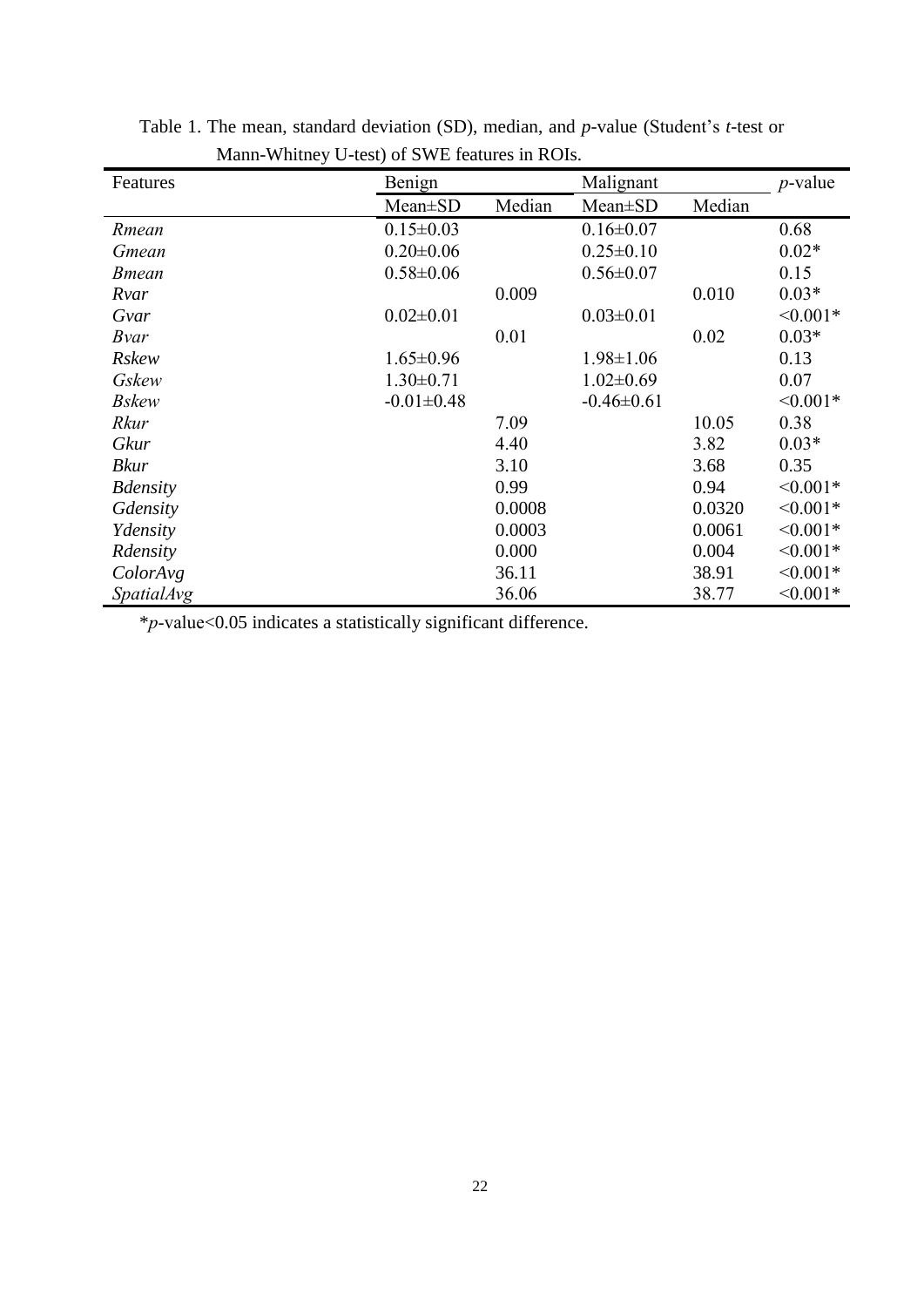| Case Category | Accuracy       | Sensitivity    | Specificity    | <b>PPV</b>     | NPV             |
|---------------|----------------|----------------|----------------|----------------|-----------------|
| BI-RADS 2     | $100\% (2/2)$  | N/A            | $100\% (2/2)$  | N/A            | $100\% (2/2)$   |
| BL-RADS 3     | $94\%$ (16/17) | $100\% (2/2)$  | $93\% (14/15)$ | $67\% (2/3)$   | $100\%$ (14/14) |
| BL-RADS 4     | $83\% (43/52)$ | $54\%$ (7/13)  | $92\% (36/39)$ | $70\% (7/10)$  | $86\%$ (36/42)  |
| BI-RADS 5     | 59% (10/17)    | $63\% (10/16)$ | $0\% (0/1)$    | $91\% (10/11)$ | $0\% (0/6)$     |

Table 2. The performance of the proposed CAD system on different BI-RADS category cases